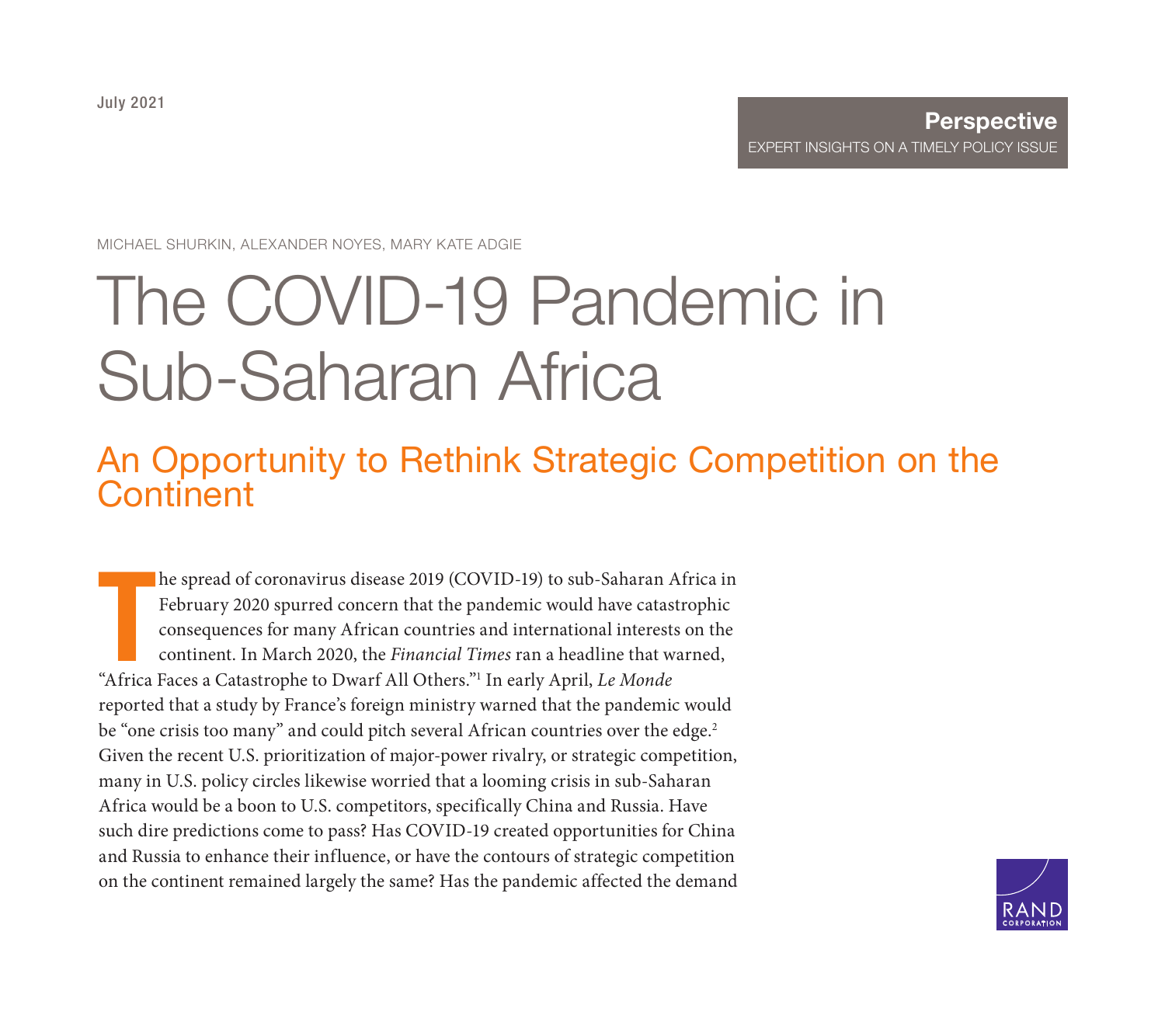for U.S. government assets in the region, including from the U.S. Department of Defense (DoD)?

Africa is an immensely diverse continent, and the effects of COVID-19 have varied widely across subregions and countries. Overall, the pandemic has caused considerable harm in sub-Saharan Africa, including more than 92,000 deaths at the time of this writing, significant eco-

#### **Abbreviations**

| <b>ACLED</b> | Armed Conflict Location and Event<br>Data Project      |
|--------------|--------------------------------------------------------|
| AU           | <b>African Union</b>                                   |
| <b>BRI</b>   | <b>Belt and Road Initiative</b>                        |
| CAR          | Central African Republic                               |
| CDC          | Centres for Disease Control and<br>Prevention (Africa) |
| COVID-19     | coronavirus disease 2019                               |
| <b>DoD</b>   | U.S. Department of Defense                             |
|              |                                                        |
| <b>FBIC</b>  | <b>Formal Bilateral Influence Capacity</b>             |
| <b>FOCAC</b> | Forum on China-Africa Cooperation                      |
| GDP          | gross domestic product                                 |
| <b>IMF</b>   | International Monetary Fund                            |
| <b>PPE</b>   | personal protective equipment                          |

nomic contraction, and a spike in violence that includes government repression under the guise of COVID-19 precautions.3 Yet compared with other world regions, sub-Saharan Africa has fared rather well thus far; its infection and death rates have been relatively low, even when one takes into account spiking numbers as part of a worrying "third wave" in June 2021. The pandemic's ramifications for Chinese and Russian influence appear to have been relatively muted thus far and largely on par with trends before the pandemic. U.S. influence, however, appears to have dropped during the pandemic, at least according to one measure.

In this Perspective, we assess the effects and implications of COVID-19 on strategic competition in sub-Saharan Africa. We proceed in three main sections. First, we provide a brief overview of COVID-19 on the continent, highlighting the damage to public health, the political and economic ramifications, and what has worked thus far in slowing the pandemic. Second, we discuss Chinese and Russian influence, those nations' attempts to capitalize on the pandemic, and the extent to which COVID-19 has benefited them. Finally, in conclusion, we offer recommendations for how the United States can expand beyond a competition lens and help African countries respond to the pandemic in ways that are mutually beneficial to all parties—including, in some cases, China. Sub-Saharan Africa is of growing importance on the world stage. This trend will only accelerate in the coming years and decades, requiring broader and deeper—and more-strategic—U.S. engagement on the continent.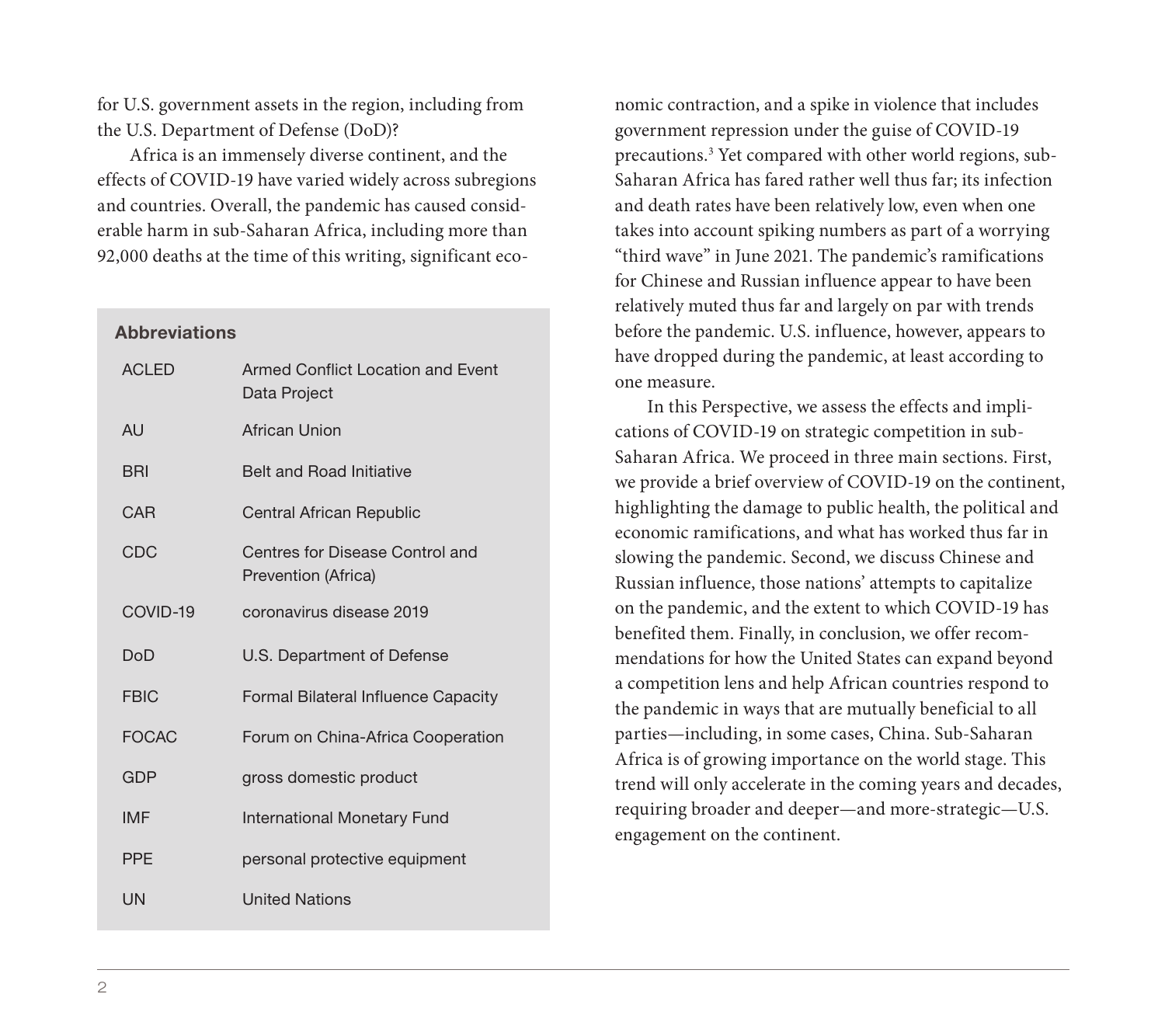## Gauging the Pandemic's Harms

### Public Health Impact

The pandemic's effect on public health in sub-Saharan Africa has been significant. Yet compared with other world regions, its effect has been relatively limited, leaving many scientists and medical doctors scrambling to explain why. As of June 23, 2021, the total number of cases in sub-Saharan Africa was over 3,760,000, and the death count had reached 92,000.4 With 179,900,000 COVID-19 cases around the world, sub-Saharan Africa represents less than 3 percent of all cases reported globally.<sup>5</sup> Africa's portion of the world's total population is approximately 17 percent.

On a sub-regional basis, Southern Africa has seen the most cases, with more than 2,300,000 reported as of June 23, 2021 (mostly due to South Africa, which has been the hardest hit country in all of sub-Saharan Africa).<sup>6</sup> East Africa and West Africa have had 708,000 and 482,000 cases, respectively, and Central Africa has had 189,000 cases.7 Many experts agree that COVID-19 cases in Africa are likely underreported, meaning that the real numbers are likely higher, particularly in countries with weak institutions, as in Central Africa. Yet even doubling the numbers still yields a significantly lower human toll than in most of the rest of the world.

Although initial hypotheses to explain this outcome remain just that, experts point to several possible factors. One is the youth of the sub-Saharan African population; another is a degree of immunity resulting from the spread of similar viruses.<sup>8</sup> Other possible contributing factors are the rural nature and lower levels of international exposure in much of sub-Saharan Africa.9 Many sub-Saharan African governments and nongovernmental organizations The pandemic's effect on public health in sub-Saharan Africa has been significant. Yet compared with other world regions, its effect has been relatively limited.

deserve considerable credit: Broadly speaking, they have performed well at managing public health crises, in part because of their experience with infectious diseases and, in many cases, their preexisting infrastructure. Several West African countries, for example, have recent experience coping with the Ebola outbreak in 2014.10 Senegal's handling of COVID-19 has been particularly exemplary.<sup>11</sup> In the words of one news report, "Senegal's leaders have delivered clear, consistent, science-based information about the virus and launched an early, aggressive response."12

Ghana likewise has distinguished itself by quickly putting in place effective testing and tracing efforts that have included the use of drones to collect testing samples and the dissemination of a contact-tracing phone app.13 South Africa has benefited from experience managing human immunodeficiency virus and tuberculosis, and the South African government, like many African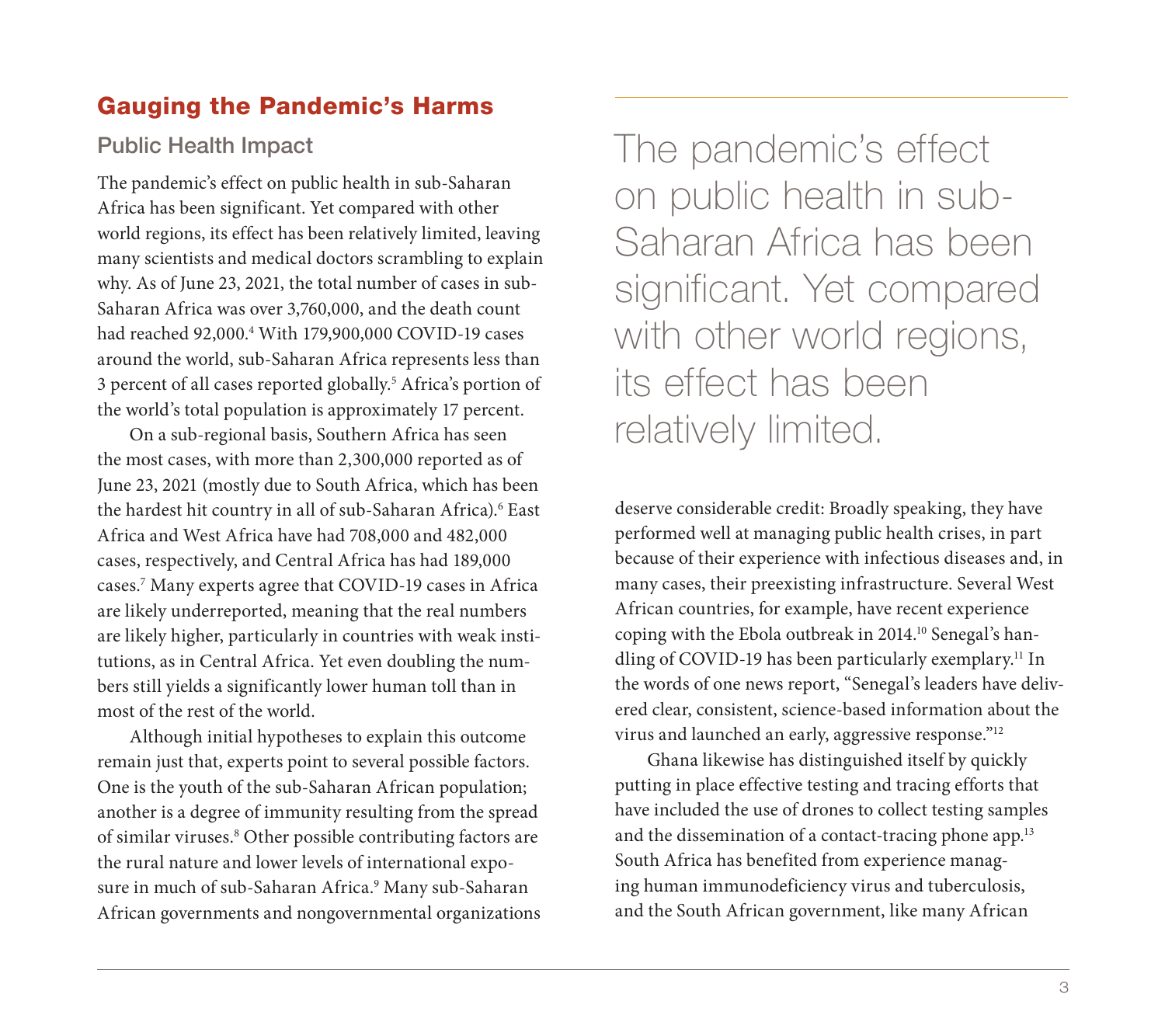governments, responded quickly and vigorously to the COVID-19 threat. Despite the ongoing spread of the virus in South Africa—along with allegations of corruption surrounding COVID-19 aid and police violence during the lockdown—the country has received praise for its early, transparent, and science-based response.<sup>14</sup> Kenya's response, although likewise facing allegations of police violence,<sup>15</sup> and rising case levels as part of Africa's third wave, has also been innovative, converting factories into mask production facilities and launching e-learning initiatives.16 Several countries in sub-Saharan Africa rank at the very top of *Foreign Policy*'s COVID-19 Global Response Index, with Senegal and Ghana both scoring in the top five.17 Africa Centres for Disease Control and Prevention (CDC), created by the African Union (AU) in 2016, has also earned high marks for its forward-leaning and collective approach.18

Although more research is needed to better understand what has worked to slow the pandemic in sub-Saharan Africa, recent research from the Africa Center for Strategic Studies has highlighted the "importance of gov-

ernance, transparency, and a free press for combating the pandemic."19 Countries in which there is public trust in the government have tended to do well. Regarding factors that make African countries vulnerable to the pandemic, the report found that "size of urban population, relative age of total population, level of press freedom, and international exposure have emerged as the risk factors most closely correlating with reported cases across the continent."20

## Economic Toll

The economic toll of the COVID-19 pandemic has been considerable. It stems from the cumulative effect of public health measures, such as the shuttering of certain businesses, confinement orders, travel bans, and the closing of borders. Sub-Saharan African economies have also been hurt by falling global demand for many commodities and for tourism, and by a sharp decline in income from remittances, as diasporas suffer from the pandemic and associated economic effects in their countries of residence.<sup>21</sup> In April 2021, the International Monetary Fund (IMF) esti-

The economic toll of the COVID-19 pandemic has been considerable. It stems from the cumulative effect of public health measures, such as the shuttering of certain businesses, confinement orders, travel bans, and the closing of borders.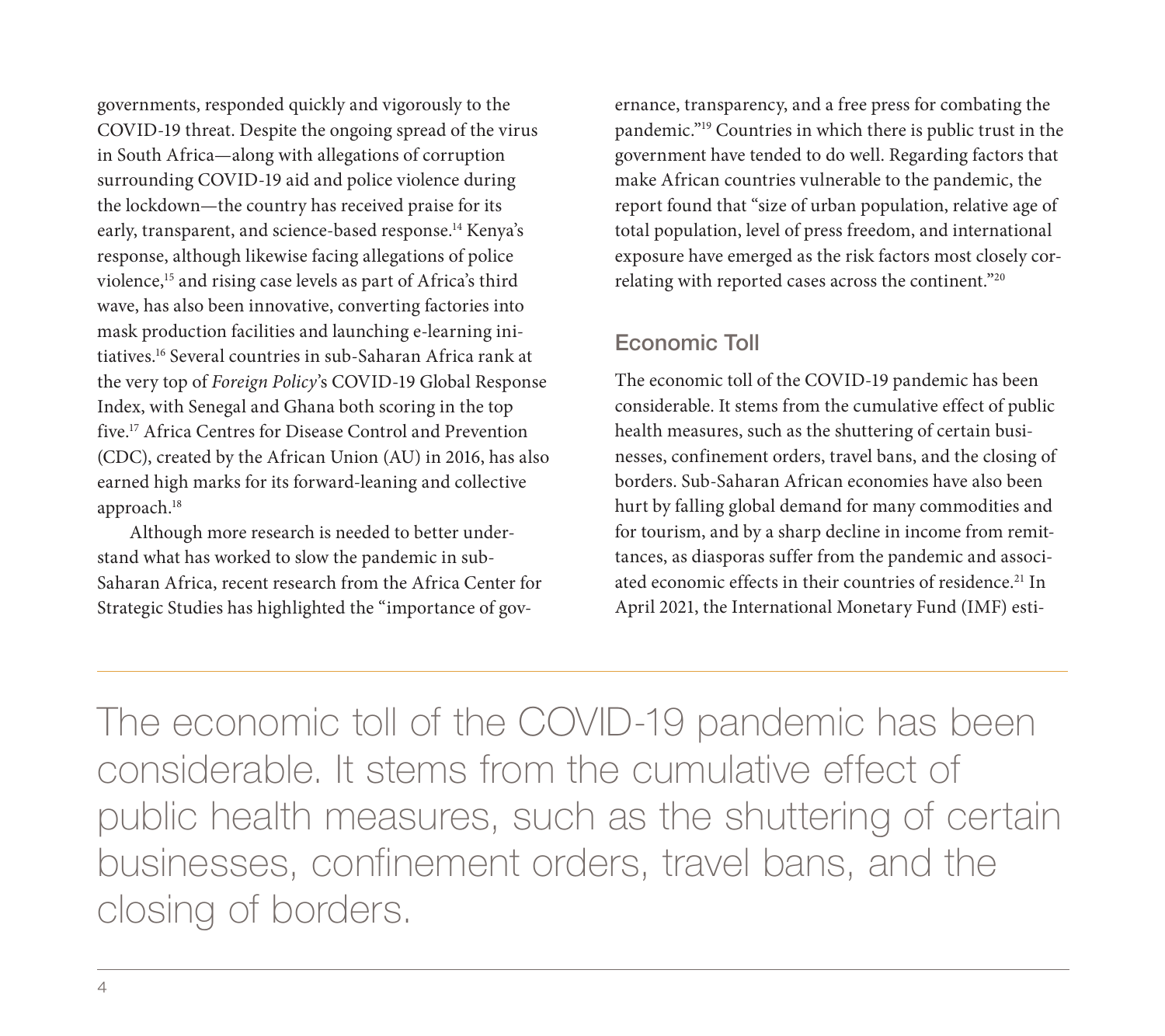mated that the regional economy contracted by —1.9 percent in 2020 and will grow by 3.4 percent in 2021, which would make it the slowest-growing region in the world.<sup>22</sup> The IMF further predicted that the region's real per capita GDP would not return to pre-COVID-19 levels until 2025,23 that employment decreased by 8.5 percent in 2020, that 32 million people fell into extreme poverty, and that "disruptions to education have jeopardized the prospects of a generation of schoolchildren."24 The second- and thirdorder ramifications for African economies and societies are more difficult to assess but are likely to be substantial. That said, some African economies have fared relatively well, especially in the early days of the pandemic, in part because of the relatively muted effect of the pandemic on the continent and innovative e-commerce. In the IMF's April 2021 report, despite predicting relatively low growth overall, they also predicted that 12 sub-Saharan African countries would have growth rates over 5 percent in 2021.25

## Political Fallout

Although the pandemic has disrupted elections, prompted protests, and enabled heavy-handed crackdowns by security forces, the direct effects of COVID-19 on political stability are difficult to determine. The pandemic likely has made some situations worse, which might have an important destabilizing effect over the long term. However, identifying the pandemic as a causal factor can be difficult—a challenge akin to deciding whether to attribute a patient's death to COVID-19 or to grave underlying conditions.

Perhaps the clearest example of COVID-19 aggravating politically fraught situations is its effect on elections. In some cases, governments have cancelled or postponed

elections because of the pandemic, prompting notunreasonable accusations that governments are trying to exploit COVID-19 to cling to power. In other instances, governments have gone ahead with elections, prompting criticism for putting voters at risk or for continuing the electoral process despite potentially depressed voter turnout.26 The evidence shows an uptick in political protests that might be attributable to the pandemic. Some of the protests clearly are tied to COVID-19; for example, people have protested pandemic-related restrictions. Other protests focus on other issues, and COVID-19 may or may not have been what drove protestors to take to the streets.<sup>27</sup>

The pandemic has led to a spike in state violence targeting civilians, according to the Armed Conflict Location and Event Data Project (ACLED).<sup>28</sup> Some of that violence, but not all of it, was related to enforcing COVID-19-related public health measures, and, in several countries, governments have used the pandemic as a pretext to constrain civil liberties. At the same time, anti-government violence has been increasing, although ACLED argues that it would be incorrect to blame the pandemic; rather, ACLED points

Perhaps the clearest example of COVID-19 aggravating politically fraught situations is its effect on elections.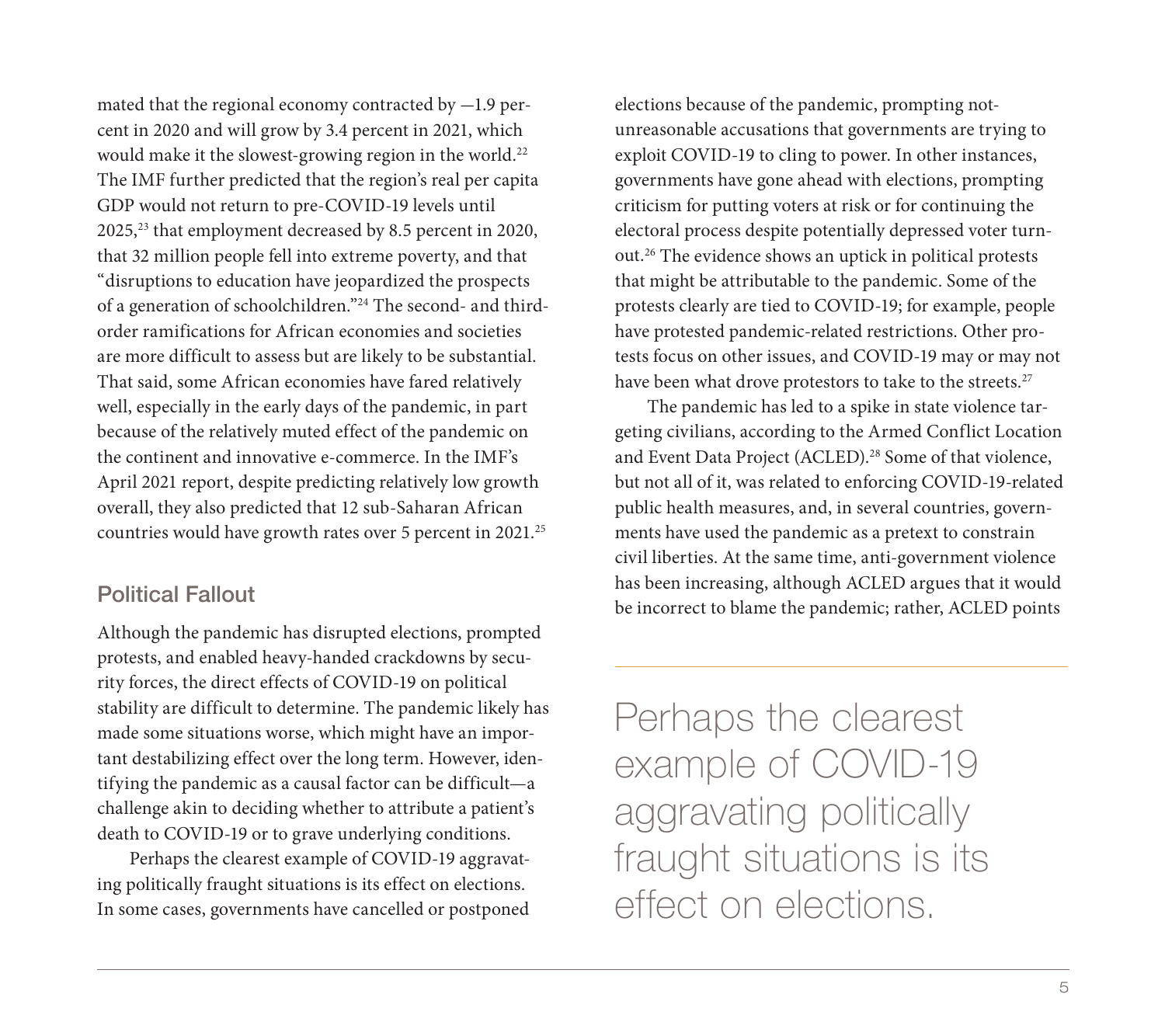Africa is of increasing importance for global strategic competition, garnering considerable interest and investments from China and, to a lesser extent, Russia.

to preexisting weaknesses on the part of state forces and, where relevant, reliance on United Nations (UN) forces to maintain control.29 For example, Islamist violence in Africa, including the Sahel region and East Africa, has been climbing steadily through 2020 and 2021, but, given the trends over the past three years, there is no real basis for attributing the most-recent increase to COVID-19 alone.30 The pandemic may have hindered local or international security forces from doing their jobs, but there is limited evidence to confirm this supposition. It is also unclear how or whether insurgents or terrorists have acted to take advantage of the fact that security forces might be less effective because of the pandemic.

The pandemic has taken a direct toll on some African governments, including the deaths of the presidents of Tanzania and Burundi (the latter was scheduled to leave office in August) and a handful of other senior officials

across the continent.<sup>31</sup> These and other losses, however, thus far have not directly resulted in serious bouts of political instability, although in some cases they may have exacerbated preexisting tensions, such as police violence in Kenya and Nigeria.

## Strategic Competitors

Africa is of increasing importance for global strategic competition, garnering considerable interest and investments from China and, to a lesser extent, Russia.<sup>32</sup> China's interests are primarily economic, while Russia's are mainly in security. In 2010, South Africa, one of the continent's regional powers, joined the BRICS, a multilateral grouping of countries that is composed of Brazil, Russia, India, China, and South Africa and that presents itself as an alternative to Western dominance in multilateral fora. Although outside the scope of this analysis, other countries with expanding interests in Africa include Iran, Israel, India, Turkey, and the Gulf countries. The pandemic thus far has not been a boon to China and Russia in the sense that it has not thrown sub-Saharan governments, civil society, or the public at large into their arms, at least not in a way that has significantly outpaced previous trends. China has made an effort to use the pandemic as an opportunity to demonstrate solidarity and distribute vaccines. The results, however, have been mixed. Russian efforts are relatively negligible, in keeping with the considerably smaller scale of Russian involvement in the region. That said, by one measure, U.S. influence appears to have fallen during the pandemic.<sup>33</sup>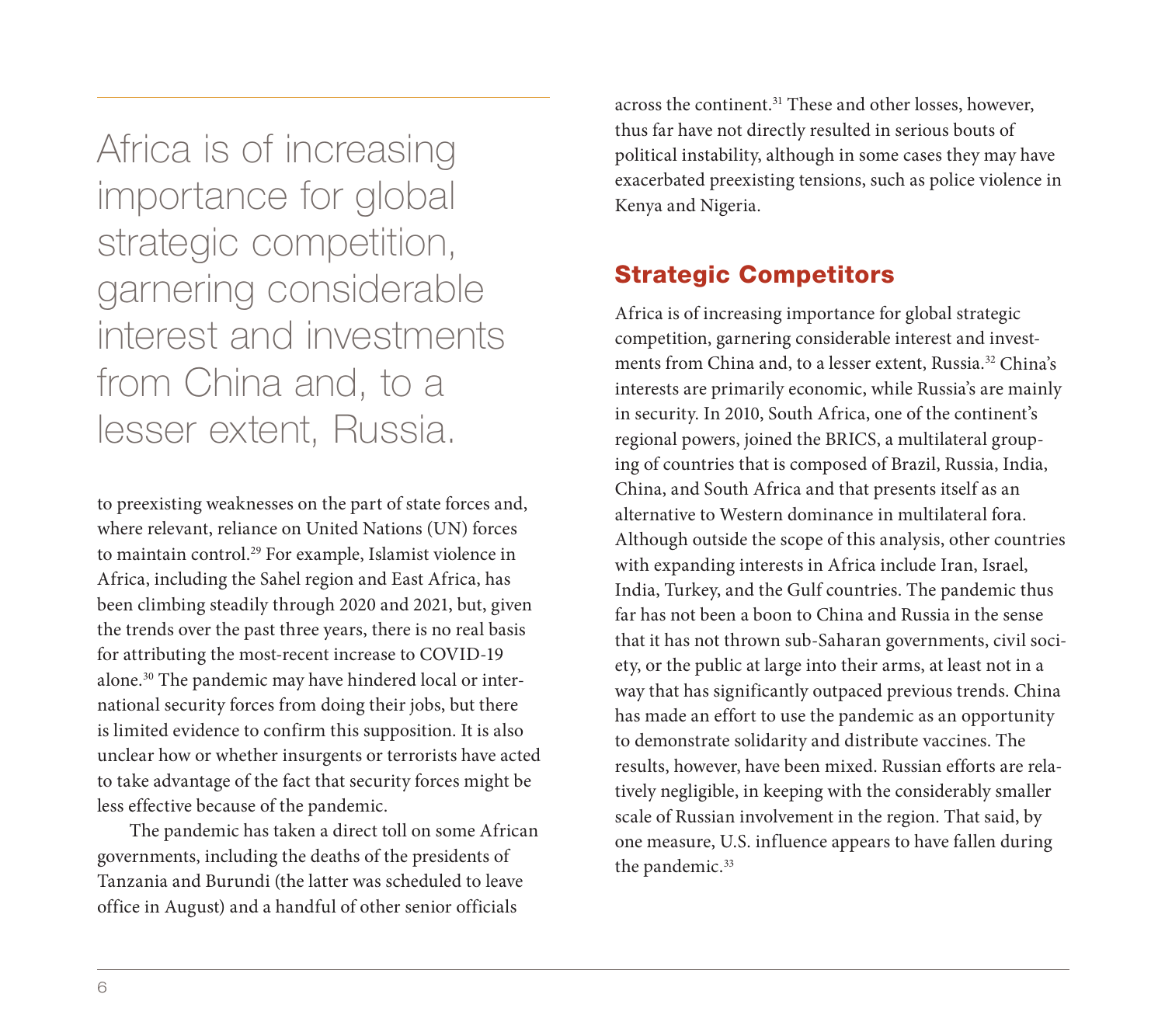#### **China**

#### Pre-Pandemic Trends

Chinese influence in sub-Saharan Africa is real, and it is significant. What is less certain is how the COVID-19 pandemic affects Chinese influence. Chinese engagement primarily has been on the economic front, with a small but growing security presence. Chinese soft power on the African continent is also considerable. China has made a concerted and coordinated effort to cultivate soft power through a variety of means, among them splashy aid and development projects (most recently the Belt and Road Initiative [BRI], which is not exclusively focused on Africa); diplomatic initiatives, including triennial China-Africa summits; propaganda intended to shape African public opinion; and the passage of a large and growing number of African students in Chinese universities.<sup>34</sup> China's most important strategic partner in sub-Saharan Africa has been South Africa, which is followed by Nigeria, Angola, Sudan, and Ethiopia, according to a 2018 RAND Corporation study.35

Another big pull for China is business: Billions of dollars' worth of business ventures and deals have proved useful in opening doors. Since 2005, Chinese investments and construction in sub-Saharan Africa have totaled \$304 billion.<sup>36</sup> China invested over a third of that amount in 13 different countries, with Nigeria receiving the most investment, at nearly \$41 billion. The countries with the next-greatest investment levels are Ethiopia (\$24 billion), Angola (\$24 billion), Zambia (\$17 billion), and Kenya (\$16 billion).37 China has also provided approximately \$36 billion in development aid to Africa from 2000 to 2014.38 Furthermore, in 2009, China overtook the United

States to become Africa's largest trading partner, a title it still holds.<sup>39</sup>

Much attention has focused on the possibility of African countries falling into "debt traps" set by China.40 Several countries have found themselves unable to handle debts to China, which has lent an estimated \$142 billion to African countries since 2000, with the result that Chinese interests have, in some instances, taken control of valuable assets.41 Whether and how much that translates into China influencing those countries' policies remains to be seen. Some researchers also dispute the contention that Chinese officials are setting traps as a question of policy. Chinese lending, they contend, is not coordinated or orchestrated; BRI is not centralized; and blame for unwise borrowing falls squarely at the feet of regional governments.<sup>42</sup>

China's security assistance to sub-Saharan Africa has also garnered considerable attention, yet China's toehold in the security realm remains relatively small compared with the economic front. China primarily has been working through the AU and the UN to support peacekeeping operations, which has meant investing money and deploying Chinese soldiers.<sup>43</sup> China has also contributed to international anti-piracy efforts in sub-Saharan Africa.<sup>44</sup> The most striking step has been the establishment, in 2017, of a military base in Djibouti, in close proximity to the U.S. and French installations there. In 2018, China hosted a first "China-Africa Defense and Security Forum."45

China also sells arms and provides some training.46 China accounts for 19 percent of all arms imports into sub-Saharan Africa, exporting \$521 million in arms to 21 African countries from 2015 through 2019.47 The top five recipients of Chinese arms exports were Sudan (\$131 million), Zambia (\$65 million), Mauritania (\$59 million),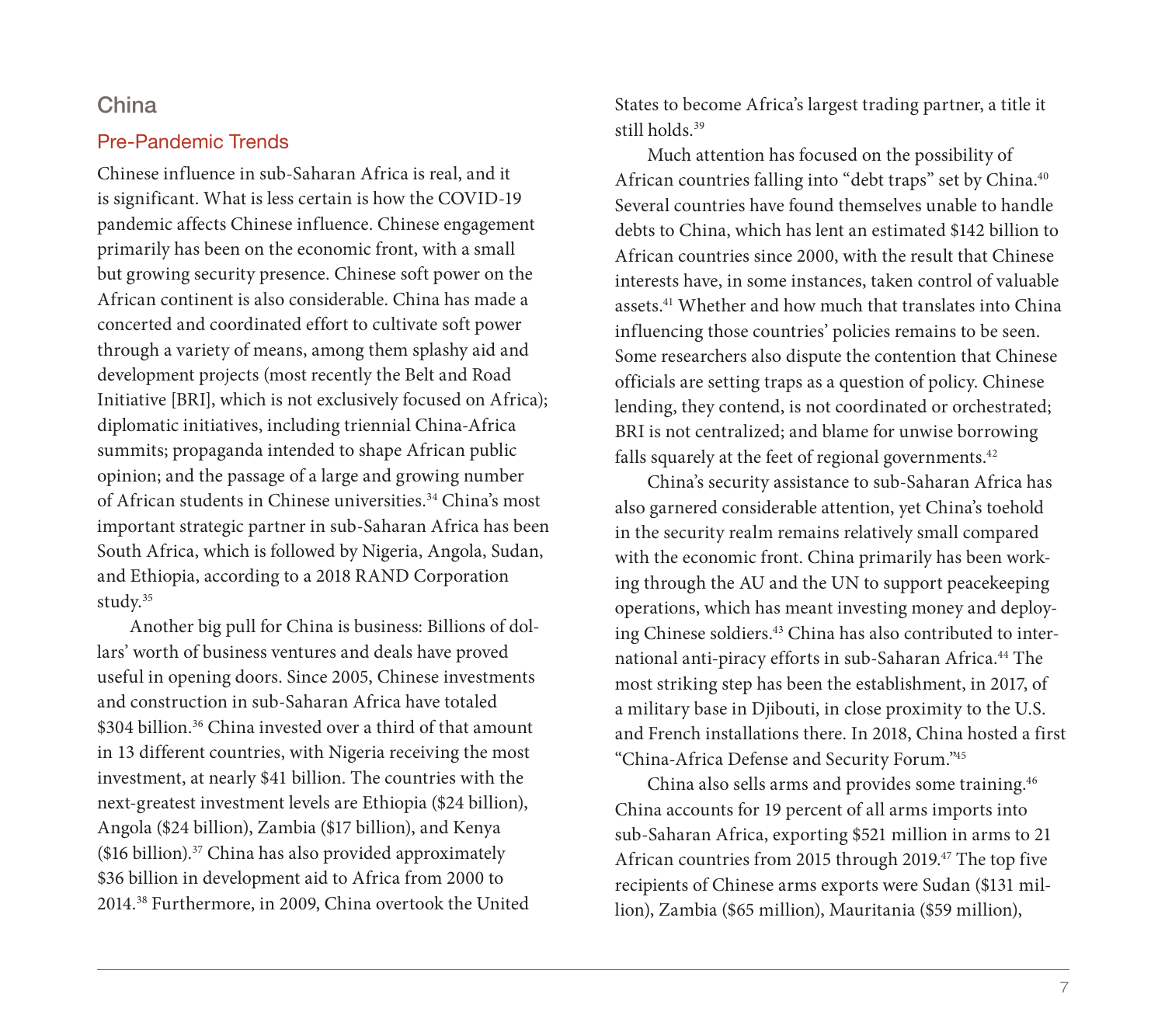Nigeria (\$58 million), and Angola (\$37 million).<sup>48</sup> Chinese security activities have had a different focus from those of the United States. While U.S. military training abroad emphasizes democratic civilian control of the military, Chinese assistance promotes a fusion of ruling parties and the military.49 The Chinese also have paired their security assistance with economic development and commercial efforts.

#### Pandemic Response

China has attempted to increase its influence in Africa during the pandemic in two primary ways. The first consists of soft power and Chinese efforts to curry goodwill through pandemic-related aid. The second is financial: Many African countries have borrowed significant amounts of money from China, and servicing the resulting debts amid an economic recession becomes an ever-heavier burden. At the same time, cash-strapped African countries might be more inclined to make disadvantageous deals with Chinese firms or the Chinese government and feel less free to push back against Chinese activities.

China's pandemic-related aid has been extensive and high-profile, particularly in the early days of the pandemic. The Chinese government and Chinese civilian organizations, most notably the Jack Ma Foundation, have shipped millions of tests, masks, and other personal protective equipment (PPE) and have deployed medical teams to more than a dozen African countries.<sup>50</sup> In June 2020, China held a virtual "Extraordinary China-Africa Summit on Solidarity Against COVID-19," at which Chinese President Xi Jinping gave a keynote address titled "Defeating COVID-19 with Solidarity and Cooperation."51 According to the Chinese government's Forum on China-Africa

Cooperation (FOCAC) website, the summit was a "joint initiative" among China, South Africa, and Senegal, the last country being the cochair of the forum. Attendees reportedly included the presidents of the Democratic Republic of Congo, Ethiopia, Gabon, Kenya, Mali, Niger, Nigeria, Rwanda, Senegal, South Africa, and Zimbabwe. Together, these countries represent a substantial proportion of sub-Saharan Africa's population. Nigeria, Ethiopia, Congo, South Africa, and Kenya are sub-Saharan Africa's first, second, third, fifth, and sixth most populous nations, respectively. More recently, China also has ramped up efforts to distribute a COVID-19 vaccine in Africa.<sup>52</sup> China has pledged to donate or sell at "favorable prices" approximately half a billion COVID-19 vaccines to 40 African countries.53

Chinese efforts to burnish the country's image in Africa during the pandemic have not been without failures. For example, not all African students return from China with a favorable impression. In March and April 2020, reports surfaced of African students being particularly mistreated amid the pandemic, which inflamed African public opinion to a significant and perhaps unprecedented degree.54 The pandemic also has upped pressure on China to forgive loans to African countries. China dragged its feet before President Xi, at the June summit, announced that China would cancel its interest-free loans. But interest-free loans reportedly account for less than 5 percent of Chinese loans to African countries.<sup>55</sup>

According to Afrobarometer, a pan-African public attitudes survey, in 2016, Africans in 36 sub-Saharan countries generally expressed a positive view of Chinese economic and political influence in their countries. Of those surveyed, 63 percent asserted that China's influence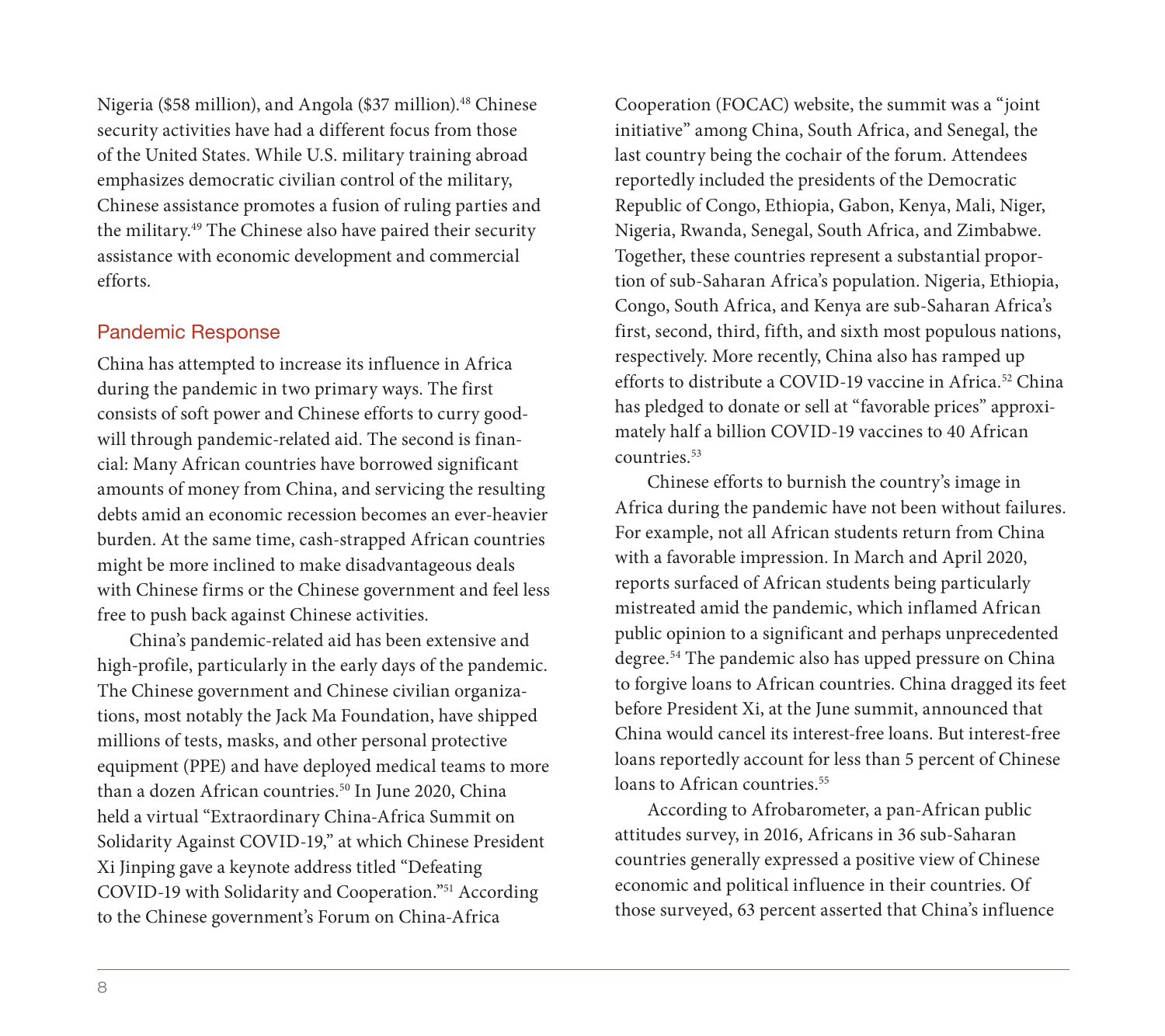was "somewhat" or "very" positive.<sup>56</sup> The partially released results of a 2020 update covering 18 countries—largely completed prior to the COVID-19 outbreak—indicates that the number has decreased only slightly; 59 percent of respondents deemed China's influence to be "somewhat" or "very" positive.57 Although the United States ranked a close second, at 58 percent, the results also showed that the United States remains the preferred "model for development" in sub-Saharan Africa compared with China (32 percent compared with 23 percent). Another measure shows more worrying results for the United States. Data from the Formal Bilateral Influence Capacity (FBIC) Index, which calculates the "influence capacity" that one country has over another (although it is heavily weighted on trade), reveal that Chinese influence has increased significantly since 2000 and now outweighs U.S. influence in most African countries. More worryingly, the data from 2019– 2020 show that U.S. influence appears to be on a downswing that outpaces previous trends (Figure 1).<sup>58</sup> Prominent African commentators have argued that the West offers no real alternative to BRI and is instead "satisfied with virtue signaling when it comes to Africa's prosperity."59

In sum, thus far, the pandemic appears not to have been a substantial net gain or loss for Chinese influence in sub-Saharan Africa; any shifts appear to be marginal. By one measure, however, U.S. influence appears to be falling more quickly than over the past two decades.

#### Russia

#### Pre-Pandemic Trends

Russia's footprint in sub-Saharan Africa is significantly smaller than China's, owing in part to Russia's considerably Thus far, the pandemic appears not to have been a substantial net gain or loss for Chinese influence in sub-Saharan Africa; any shifts appear to be marginal.

smaller economic investments. Although public and systematic data on Russian investments in sub-Saharan Africa are limited, various Russian-African business opportunities have gained attention, such as in the energy and natural resources sectors. According to the World Integrated Trade Solution, sub-Saharan trade with Russia was \$3.79 billion in 2018, and, although this number has been increasing since 2000, it is small in comparison with the \$82.58 billion and \$27.85 billion values of trade with China and the United States, respectively.<sup>60</sup> As a point of comparison, another emerging player on the continent, Turkey, also conducted more trade with sub-Saharan Africa than did Russia in 2018, with total trade valued at \$4.55 billion.<sup>61</sup> Russian commercial engagement in North Africa is more robust, but it is beyond the scope of this piece.

Russia has been trying to strengthen its relationship with sub-Saharan African countries by engaging in a dip-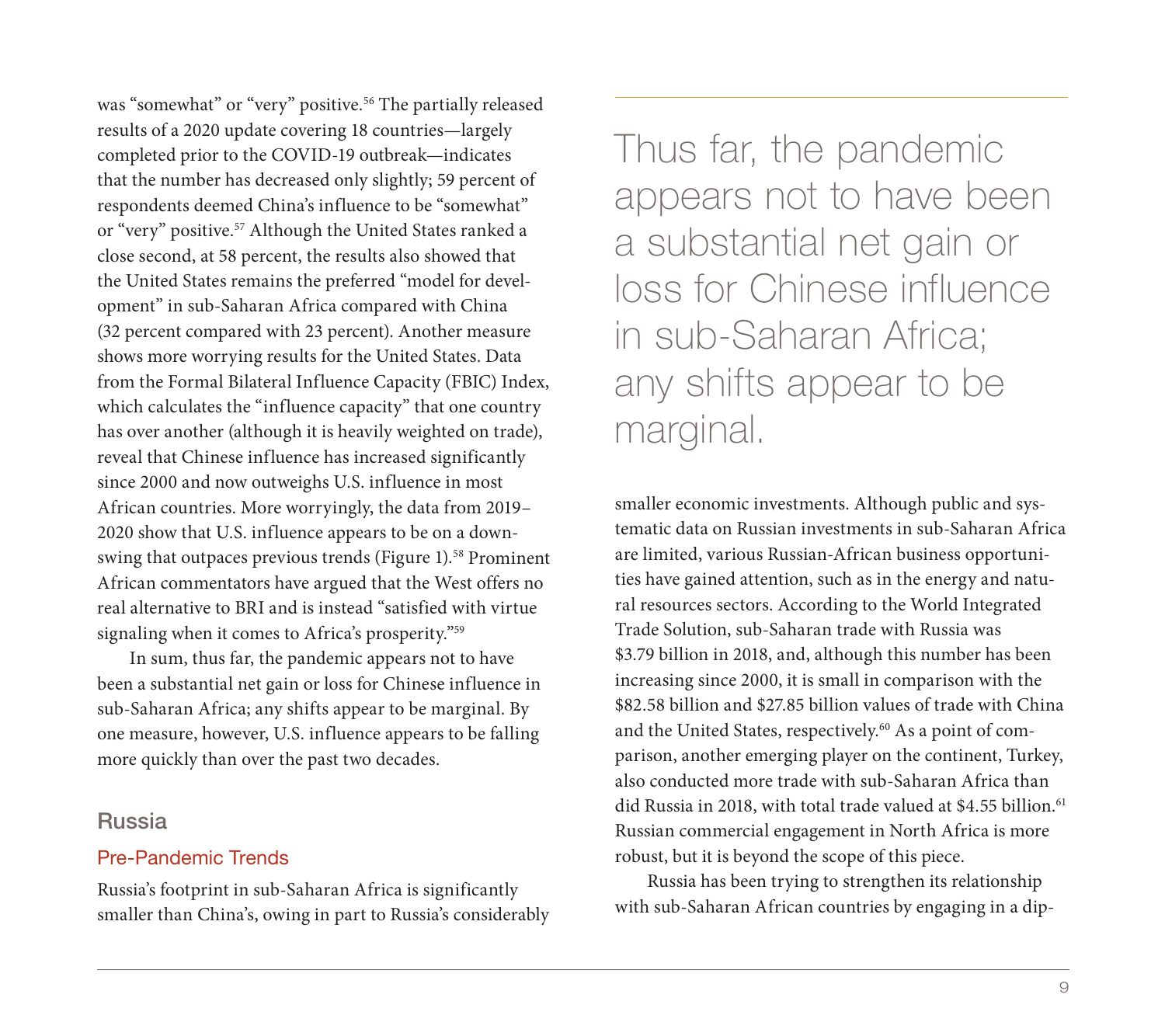FIGURE 1 Outward Influence Capacity in Sub-Saharan Africa





lomatic offensive that included hosting a summit in Sochi in 2019.62 Russian moves have been particularly concerning to France, which is sensitive to Russian encroachment in its former colonies, especially in the Sahel. Two Russian activities attract particular concern: Russian influence operations, usually via WhatsApp, Facebook, and other social media, in the form of anti-Western misinformation common to Russian news outlets, such as RT and Sputnik; and the activities of Russian private security contractors.

Russian influence operations use the internet or WhatsApp to spread disinformation, often simply by disseminating articles that originated in Sputnik or RT.<sup>63</sup> A significant portion of Russian efforts target francophone Africa and appear to target France in particular.<sup>64</sup> Some of

the information propagated by the Russians is patently false and is intended to damage the reputation of France and the United States; other reports simply emphasize negative information and contribute to overall messaging. There is little available evidence showing that such operations have worked to substantially change Africans' views. There have been allegations of a Russian hand in anti-French and pro-Russian protests in Mali, but there has been limited evidence thus far to back such claims. That said, discontent regarding the foreign presence in Mali, although driven by factors that are unrelated to anything that Russia might be doing, could be exploited by Russia.

Russian arms trade with sub-Saharan Africa is substantial. Russia was the primary exporter of arms to Africa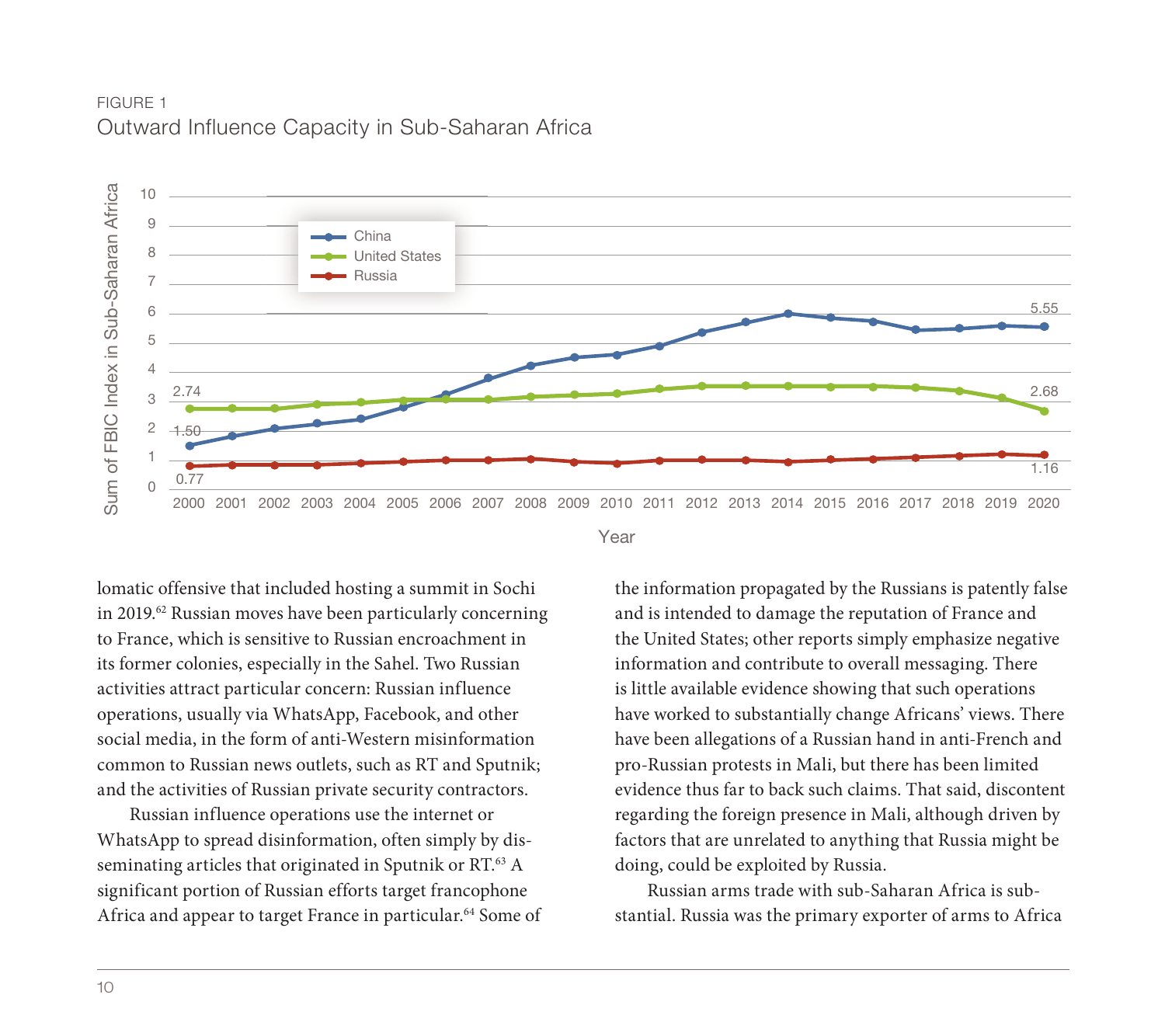from 2015 to 2019, accounting for 36 percent of all arms imports.65 Russia sold arms to 13 African nations at a value of \$979 million; over half went to Angola (\$501 million).66 Russia sold a fraction of that to Nigeria (\$159 million), Sudan (\$125 million), Ethiopia (\$69 million), and Rwanda (\$27 million). In addition, Russia recently has ramped up the use of private security contractors in sub-Saharan Africa. Russia deploys contractors as an arm of state policy, a means to establish and strengthen relationships that can be both commercially profitable (because of access to some natural resources) and politically useful in terms of access and influence.<sup>67</sup>

For instance, Russian security firms in 2017 began supplying weapons to the Central African Republic (CAR), a country with a close historical relationship with France and the site of multiple French military interventions. Russian security contractors have also been deployed to CAR to guard mining projects and provide training to Central African security forces, and, more recently, contractors have been deployed to Mozambique. Russia also provides security assistance to Sudan while receiving preferential access to gold mines. 68 In 2018, in Madagascar, Russian contractors interfered in a presidential election in favor of the incumbent (who lost), apparently as part of a deal to win a Russian firm the contract to operate a chromite mine.69 Russian contractors have been accused of widespread human rights abuses.70 Building on Cold War ties, Russia has also established what might be described as small-scale security assistance relationships with several other African countries. Thus far, the Russian security presence has been relatively limited, but its ambitions appear to be expanding. Russia has a training base in CAR, although its status is unclear.<sup>71</sup> There are reports of Russian plans to build as many as six bases on the continent,<sup>72</sup> and, in December 2020, Russia inked an agreement with Sudan to host a Navy base for 25 years (although the deal was put on hold in April 2021).73

#### Pandemic Response

Russia's efforts to capitalize on COVID-19 have been limited compared with those of China. This suggests Russia's limited capacity amid its own internal challenges and also serves as a reminder that Africa is not a major priority for Russia.74 According to the Russian News Agency, in 2020, 29 African countries asked Russia for pandemic-related aid.75 Only a handful of countries, including Guinea, the Democratic Republic of the Congo, Djibouti, and South Africa,<sup>76</sup> have received such aid, and with none of the "splash" of Chinese efforts.<sup>77</sup> More recently, Russia has offered 300 million vaccination doses through the AU.78

It remains unclear whether COVID-19 has in any way shaped Russian influence or operations on the continent. According to the FBIC Index, Russian influence in sub-Saharan Africa has increased relatively little over the past two decades. Apart from Russia's recent vaccine push, the country's relatively meager early efforts to exploit COVID-19 to expand its influence in sub-Saharan Africa likely further reveal its relatively limited ambitions and levels of engagement on the continent. Compared with China, Russia barely registers. Indeed, other important outside actors in sub-Saharan Africa, among them Iran and Turkey, are deserving of more attention given their high levels of engagement, particularly at the civil-society level.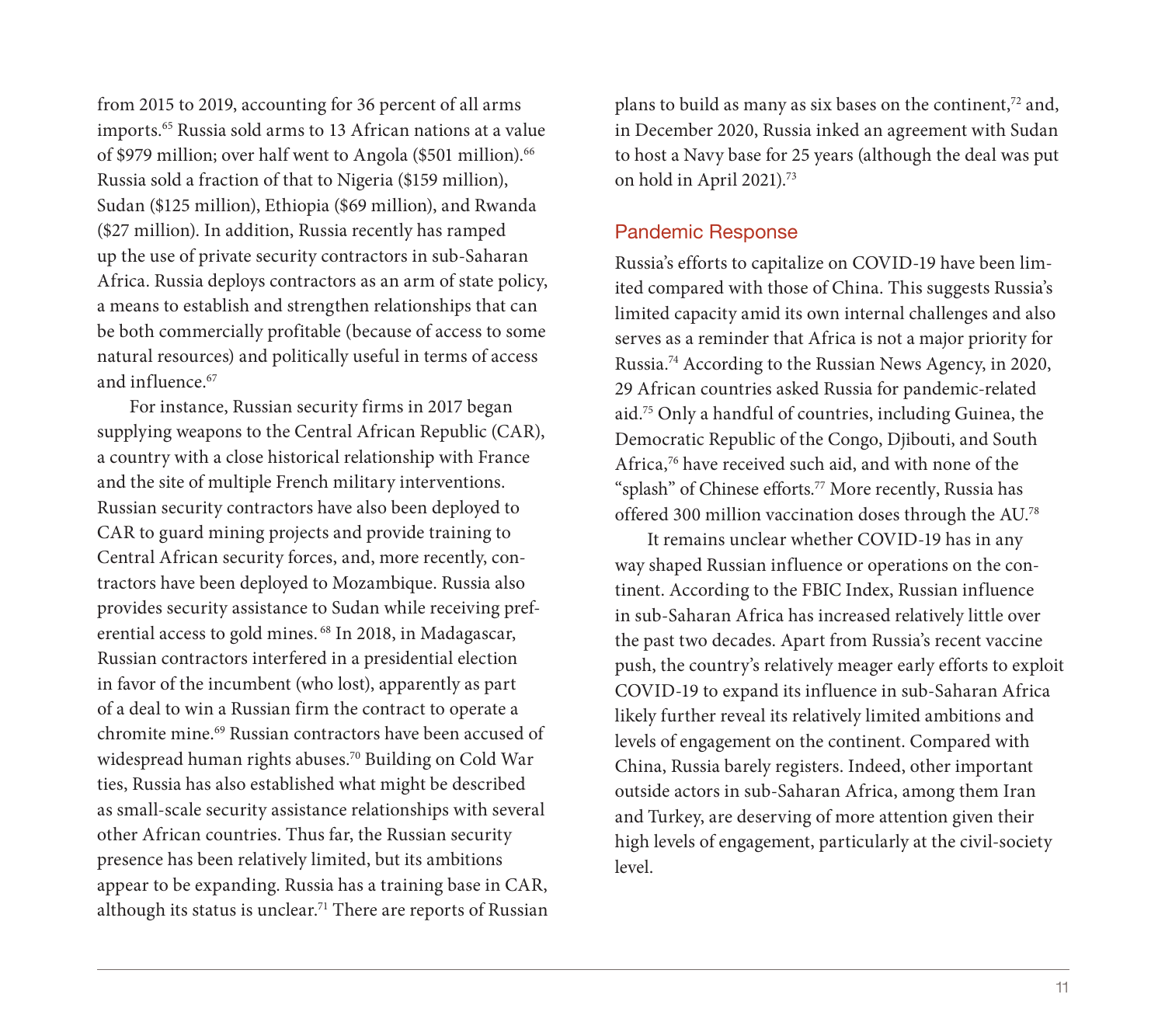## A Way Forward

A host of preexisting conditions in sub-Saharan Africa—including largely weak health care and sanitation systems, dense urban populations, and ongoing conflict—threatened to make the continent a hot spot for the pandemic. COVID-19 undoubtedly has caused significant harm in sub-Saharan Africa, including more than 92,000 deaths, economic contraction, and abuse at the hands of security forces. However, widespread fears that the pandemic would be "one crisis too many" have not yet been realized. Compared with other world regions, the continent has largely fared quite well thus far, although the onset of a third wave is increasingly worrying. The reasons require further study but include such factors as the continent's young population, effective and vigorous responses by governments that have demonstrated creativity and reflected prior experience with public health crises, and perhaps a measure of immunity owing to other viruses.79

Compared with other world regions, Africa has largely fared quite well thus far, although the onset of a third wave is increasingly worrying.

Although the first-order effects of the pandemic appear limited in sub-Saharan Africa, the long-term ramifications—in the region and beyond—could lead to critical changes in international engagement on the continent further down the road, including likely shifts in levels of outside aid and investment. The shift of public health resources to COVID-19 is also likely to have profound consequences for other public health challenges. The low level of vaccination on the continent is the most worrying short-term threat, with potentially severe long-term effects for the continent, U.S. interests, and global efforts to stamp out the pandemic. Currently, Africa has vaccinated significantly less of its population than other regions. Less than 3 percent of Africans have received at least one vaccine dose.

With respect to global strategic competition, thus far China and Russia have been unable to successfully exploit the pandemic to significantly boost their influence. Russia's efforts to exploit the virus have been more of a whimper than a bang. China has been more active at exploiting the virus, but its efforts in no way have been a clear-cut success. Yet U.S. influence, by one measure, is on a worrying downswing. It should not be lost on U.S. policymakers that the United States—having signaled its disinterest in and a potential drawdown from the region under the Trump administration, combined with its own fumbled COVID-19 response—is unlikely to reverse this trend without a significant rethink. Ironically, the best way to do this is to open the aperture and expand U.S.-Africa policy beyond a competition lens. While the Biden administration has already made significant changes along these lines, we offer two sets of long-term and short-term recommenda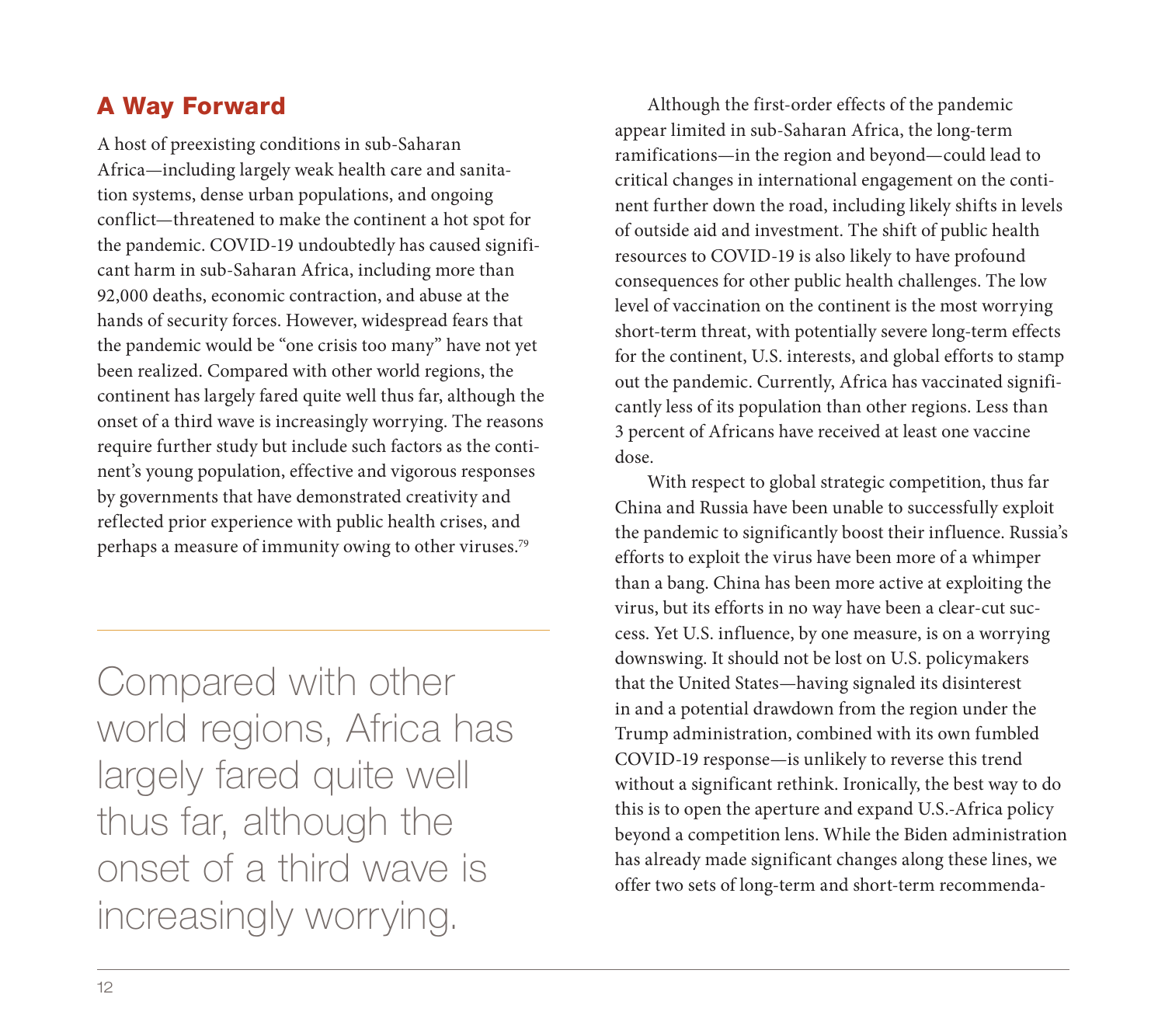In the short term, the United States would be wise to help the region stamp out and recover from the pandemic in a way that aligns with U.S. policy and strategic goals and simultaneously limits the negative effects of Chinese and Russian influence.

tions that would help the continent recover and advance U.S. interests in a way that is mutually beneficial to all.

Sub-Saharan Africa is of growing importance on the international stage, with a fast-growing population (by 2050, one-quarter of the world's population will be African<sup>80</sup>), expanding trade and growing economies, and increasing influence in multilateral fora and international peace and security.81 As argued in a May 2020 special report in *The Economist* titled "The African Century," these trends are set to accelerate in the coming years and decades.82

Sub-Saharan Africa's increasing prominence has significant implications for U.S. interests. While the Biden administration has taken some promising first steps in this direction, broader, deeper, more-respectful, and more-sustained U.S. involvement across a host of policy areas—including development and humanitarian assistance (with a particular focus on ramping up ongoing vaccination efforts), governance, rule of law, free trade, and security—will help foster more-robust relationships that are beneficial to both U.S. interests and African gov-

ernments and populations. This recalibrated, long-term approach would require a whole-of-government effort involving multiple U.S. departments and agencies—with the U.S. Department of State, the U.S. Agency for International Development (USAID), DoD, and the U.S. Department of Commerce all playing prominent yet complementary roles. Because resources are limited, to get the most return on investment, U.S. policy makers should consider prioritizing the sub-Saharan African countries that have the largest populations, the greatest influence in their neighborhoods, shared values and interests with the United States, and those that have been particularly valuable partners to the United States.

In the short term, the United States would be wise to help the region stamp out and recover from the pandemic in a way that aligns with U.S. policy and strategic goals and simultaneously limits the negative effects of Chinese and Russian influence. COVID-19 presents the U.S. government with a valuable opportunity to refocus its engagement and bolster its image in sub-Saharan Africa, clarifying what it stands for as opposed to merely criticizing the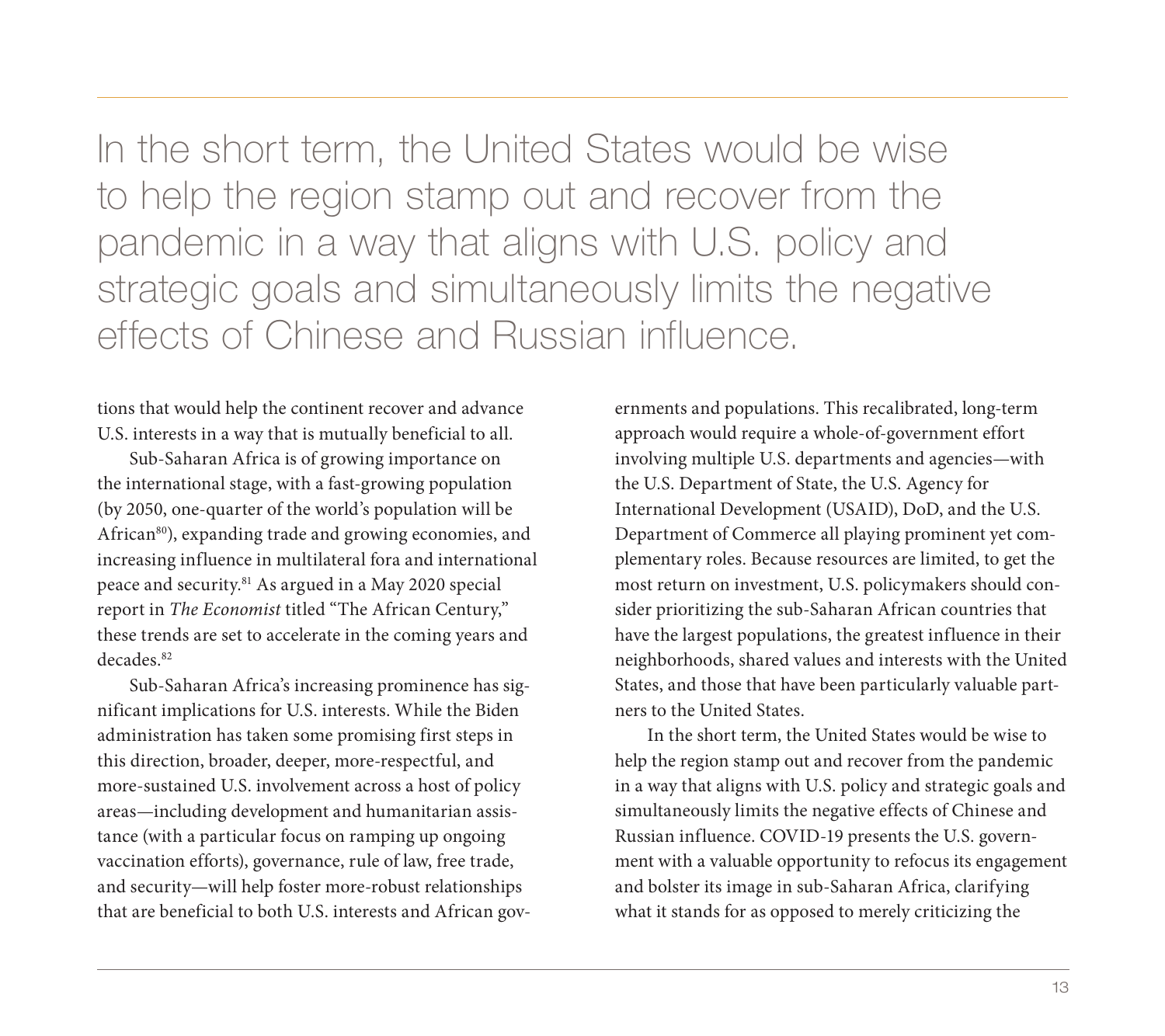Chinese. It could do this by ramping up investments in efforts to improve governance, anti-corruption efforts, and development, not to mention humanitarian assistance and pandemic-related aid, including vaccine development, distribution, and collaboration. Indeed, ramping up vaccination efforts in Africa should be the most urgent nearterm priority.83 Recent research from the Africa Center for Strategic Studies shows that good governance, rule of law, and freedom of the press matter greatly in successfully fighting COVID-19 on the continent. Good-governance issues have long been central to U.S. policy in sub-Saharan Africa, and these aims stand in stark contrast to Chinese and Russian goals of exporting authoritarianism.

For DoD, and the U.S. Air Force in particular, sub-Saharan Africa's resilience to COVID-19 means that there is unlikely to be an immediate surge in demand for assets or operations on the continent. That said, they should consider ramping up humanitarian assistance and disaster

The finding that good governance and rule of law are critical to successfully combating COVID-19 in sub-Saharan Africa should inform DoD's thinking.

response missions focused on helping African countries respond to and recover from the COVID-19 pandemic, including support to ongoing vaccination efforts, as appropriate. Other potential short-term measures for DoD include increased and more-generous security cooperation terms and a ramp-up of virtual security cooperation efforts.

The finding that good governance and rule of law are critical to successfully combating COVID-19 in sub-Saharan Africa should also inform DoD's thinking. DoD, including the U.S. Air Force, is well placed to reinvigorate and expand support to African partners that focuses on building defense institutions and other training that focuses on fostering civilian control of the military, transparency, and accountability. Again, countries to focus on might include the most populous, most influential, and most committed partners. It will be especially important to prioritize this type of support to fledgling democracies that are genuinely committed to improving their civil-military relations and human rights records.

In some important policy areas—particularly military access, democracy support, and telecommunications<sup>84</sup>—the United States is often in direct competition with China and Russia in sub-Saharan Africa. Yet U.S. policy on the continent need not be zero-sum, and many Africans are sensitive to indications that the United States is interested in them only as the object of a tug-of-war with China.<sup>85</sup> Numerous African officials and heads of state have warned about the dangers of being caught in a cross fire between the United States and China and have urged that cooperation is necessary, particularly amid the COVID-19 crisis. In Februrary 2021, John Nkengasong, leader of Africa CDC, stated: "Africa will refuse to be that playing ground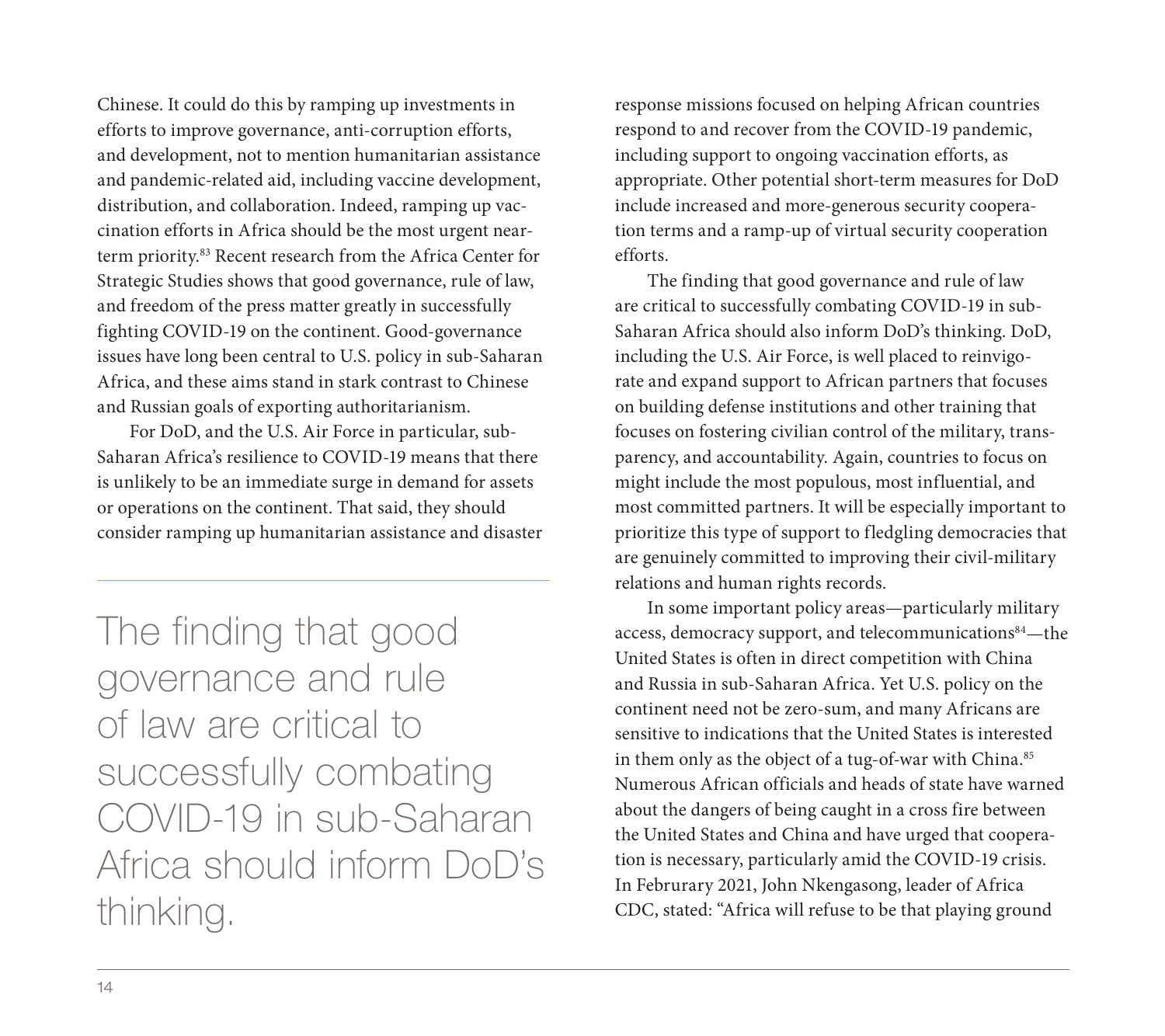Sub-Saharan Africa's innovative responses to the pandemic demonstrate that the continent should play a larger and more influential role in setting the global agenda and that international policymakers have much to learn from African solutions to non-African problems.

where we use COVID as a tool to manage relationships."86 W. Gyude Moore, a former government official from Liberia, likewise has encouraged Africans not to pick sides in what he describes as a coming "Cold War" between China and the United States.87

A purely oppositional policy approach from the United States, therefore, is likely to backfire. The United States instead should focus on identifying areas of convergence in sub-Saharan Africa and working cooperatively with allies—including France and the United Kingdom—and emerging powers on achieving mutually advantageous objectives. The United States and China set such a precedent with their joint support to West African countries during the Ebola crisis, working together in Sierra Leone and Liberia.<sup>88</sup> The United States and China also have historically worked together to combat piracy in the region.

Sub-Saharan Africa's innovative responses to the pandemic demonstrate that the continent should play a larger and more influential role in setting the global agenda and that international policymakers have much to learn from African solutions to non-African problems. Africa's

rise on the global stage demands more high-level attention and respectful engagement from the United States. While COVID-19 continues to cause considerable damage, the pandemic has also created new opportunities for the United States, other established and emerging powers, and African governments to work in concert with one another. A joint U.S.-China focus on COVID-19 assistance, especially multilateral vaccination efforts and debt relief, could serve as the basis for future cooperation in other areas in which U.S. and Chinese interests align, including peacekeeping, anti-piracy efforts, climate change, and transparent infrastructure development, for starters. A coordinated international push for increasing and expanding open markets, trade, and foreign direct investment in sub-Saharan Africa—including investments in Africa-based solutions to COVID-19 and support for the nascent African Continental Free Trade Area—likewise would be beneficial to all.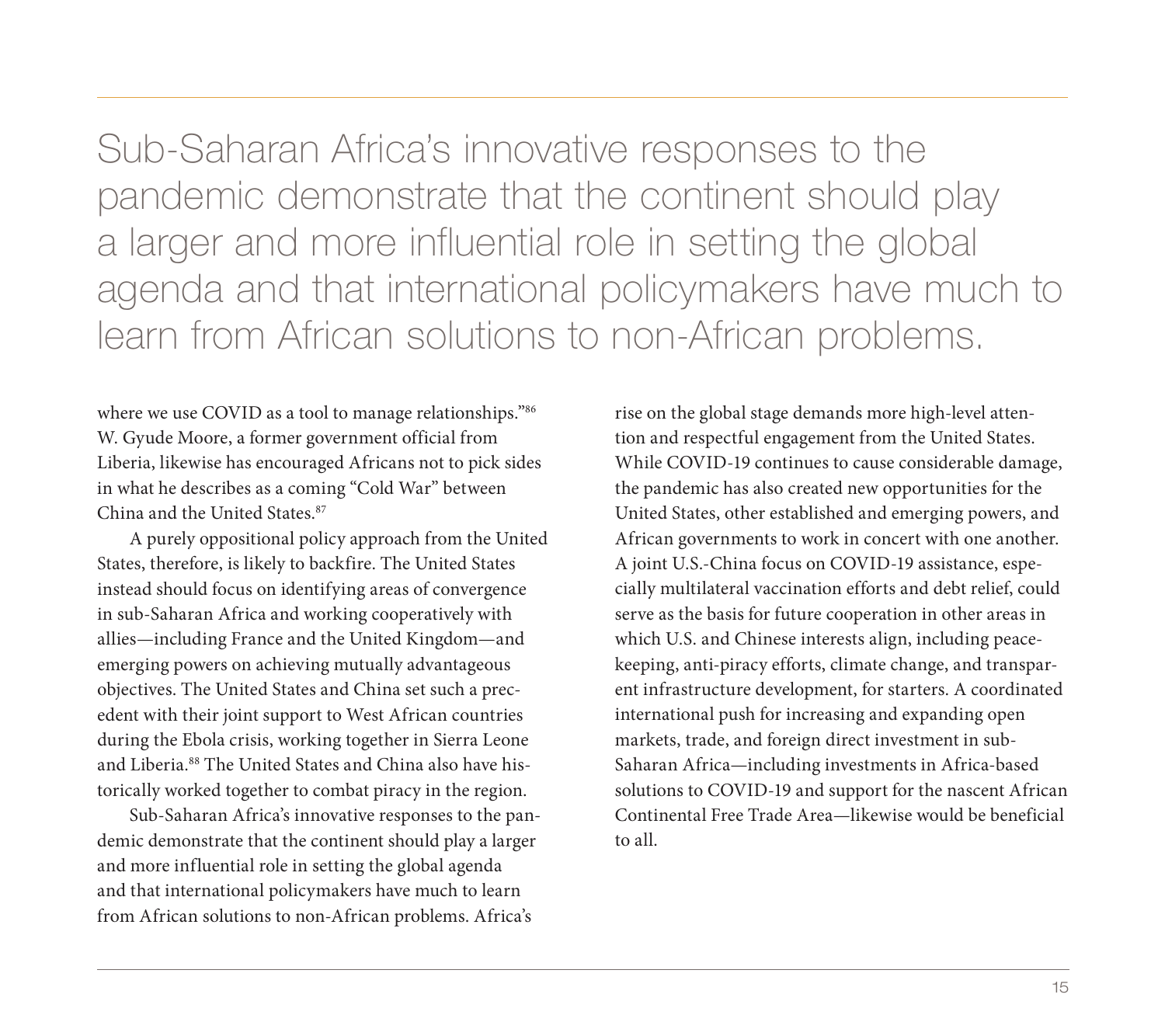## **Notes**

1 Watkins, 2020.

2 Bobin and Tilouine, 2020.

<sup>3</sup> The African Union's (AU's) CDC (Centres for Disease Control and Prevention) Dashboard tracks cases, deaths, and recoveries for the entire continent. For this analysis, we excluded the data of Northern Africa, except for Mauritania, which we consider to be part of sub-Saharan Africa for this report. See Africa CDC, 2021. For an example of reports of violence associated with COVID restrictions, see Olewe, 2020.

- Africa CDC, 2021.
- <sup>5</sup> Johns Hopkins University, undated.
- 6 Africa CDC, 2021.
- 7 Africa CDC, 2021.
- 8 Nordling, 2020.
- 9 Gygli et al., 2019.
- 10 Karim, 2020; Maxmen, 2020.
- $<sup>11</sup>$  Shesgreen, 2020.</sup>
- <sup>12</sup> Shesgreen, 2020.
- <sup>13</sup> Zhang, Nonvignon, and Mao, 2020.
- <sup>14</sup> Devermont and Mukulu, 2020.
- 15 Allan-Namu and Riley, 2020.
- <sup>16</sup> Travaly and Mare, 2020.
- <sup>17</sup> Foreign Policy Analytics, 2020.
- Burchard, 2020.
- <sup>19</sup> Africa Center for Strategic Studies, 2020a.
- 20 Africa Center for Strategic Studies, 2020a.
- 21 Collier, 2020.
- $22$  IMF, 2021, p. 3.
- 23 IMF, 2021, p. V.

24 IMF, 2021, p. VI.

25 IMF, 2021, p. 24.

26 Asplund and Akinduro, 2020; "COVID-19 Further Complicates Holding Free and Fair Elections in Africa," 2020; Zelalem, 2020.

- 27 Ramdeen, 2020.
- 28 Pavlik, 2020.
- 29 Pavlik, 2020.
- 30 Africa Center for Strategic Studies, 2020b; Jones, 2019.

31 "Burundi Ex-President Pierre Buyoya Dies from Covid-19," 2020; "John Magufuli: Tanzania's President Dies Aged 61 After Covid Rumours," 2021.

32 Adibe, 2019; Scobell et al., 2018.

33 Josef Korbel School of International Studies, University of Denver, undated.

<sup>34</sup> On the subject of African students in China, see Jack, 2020; Makundi, 2020; and "There Are More African Students than Ever in China. Why Are They Still Alienated?" 2020. On the subject of the Forum on China-Africa Cooperation (FOCAC), see Tiezzi, 2020. The FOCAC website emphasizes China-Africa cooperation on "solidarity against COVID-19," (FOCAC, undated). On the subject of Chinese propaganda in Africa, see Olander, 2019. For a report on Chinese propaganda globally, see Cook, 2020. For a brief overview on BRI in Africa, see Dollar, 2019.

- <sup>35</sup> Scobell et al., 2018.
- 36 American Enterprise Institute and Heritage Foundation, undated.
- <sup>37</sup> American Enterprise Institute and Heritage Foundation, undated.
- 38 AidData, 2017.
- 39 Dews, 2014. For a current look at China's trading partners, see World Integrated Trade Solution, undated b.
- 40 Flan, Koné, and Silwé, 2020; Moore, 2020a; Selormey, 2020.
- 41 China-Africa Research Initiative and Johns Hopkins University, 2020; Paduano, 2020.
- 42 Jones and Hameiri, 2020.
- 43 Kovrig, 2018.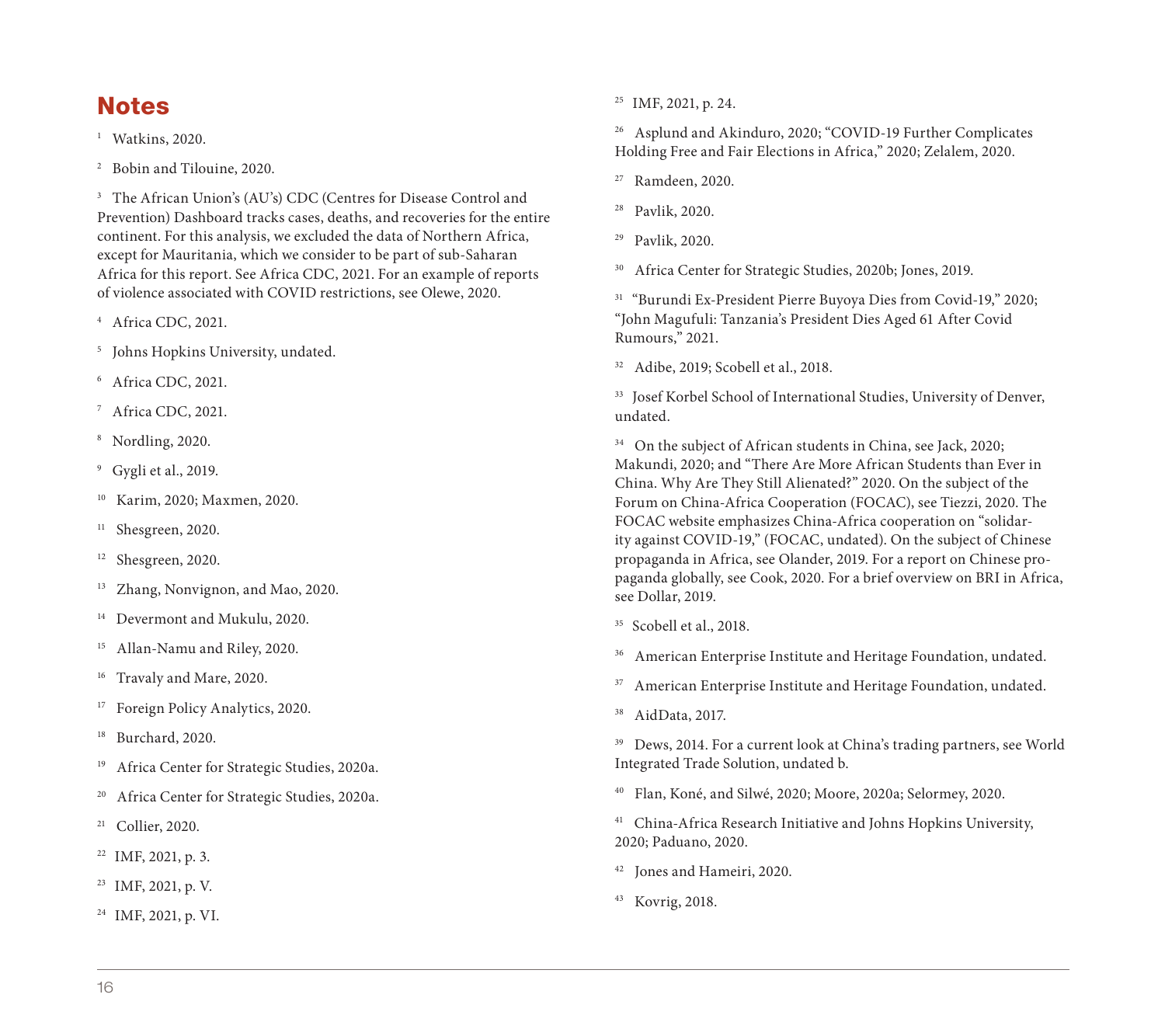44 Chambas et al., 2017.

45 Benabdallah, 2018.

46 Hendrix, 2020.

47 Wezeman et al., 2020.

48 Stockholm International Peace Research Institute, 2020.

49 Nantulya, 2020.

50 Mwangi, 2020; Shiferaw, 2020.

51 FOCAC, 2020.

52 McGowan, 2021; Wee, 2020.

53 "China Says Providing Vaccines to Almost 40 African Nations," 2021.

54 "China: Covid-19 Discrimination Against Africans," 2020; Makundi, 2020.

55 Paduano, 2020.

56 Lekorwe et al., 2016.

57 Selormey, 2020.

58 Josef Korbel School of International Studies, University of Denver, undated.

59 Olander, 2020.

60 World Integrated Trade Solution, undated a.

61 World Integrated Trade Solution, undated a.

62 Delorme, 2020.

63 Alba and Frenkel, 2020; Grossman, 2019; Limonier, 2019.

64 Limonier, 2019.

65 Wezeman et al., 2020.

66 Stockholm International Peace Research Institute, 2020.

67 Borshchevskaya, 2020; Stronski, 2020.

68 Borshchevskaya, 2020.

69 Marten, 2020, p. 8; Schwirtz and Borgia, 2019.

70 Walsh, 2021.

71 "Russia in Africa: Inside a Military Training Centre in CAR," 2019.

72 Balestrieri, 2020; Borshchevskaya, 2020.

73 Isachenkov, 2020; "Sudan Reportedly Suspends Planned Russian Naval Base," 2021.

74 Tchoubar, 2020.

75 "Africa Asks Russia for Coronavirus Aid: Foreign Ministry," 2020.

76 "Twenty-Nine African States Have Sought Russia's Help in Fight Against Pandemic," 2020.

77 Klomegah, 2020.

78 Bavier and Lewis, 2021.

79 Yaqinuddin, 2020.

80 "Africa's Population Will Double by 2050," 2020.

81 United Nations Peacekeeping, 2020.

<sup>82</sup> "Africa Is Changing So Rapidly, It Is Becoming Hard to Ignore," 2020.

<sup>83</sup> For more on the need to step up vaccination efforts, see Usman, 2021.

<sup>84</sup> Devermont, 2018.

85 For a similar argument, see Gavin, 2021.

86 Bavier and Lewis, 2021.

87 Moore, 2020.

88 Aboaf, 2019.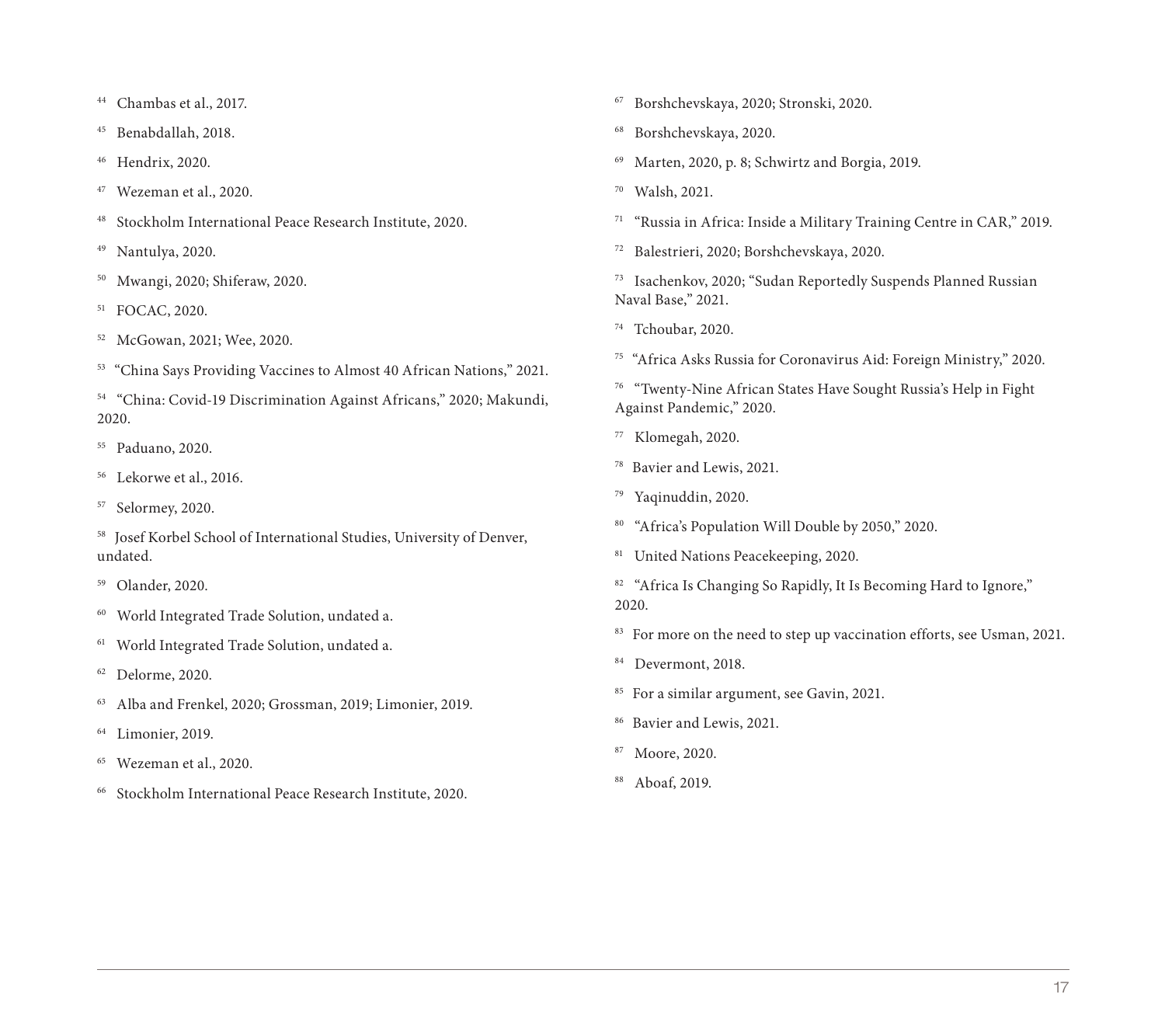## References

Aboaf, Callie, *U.S.-China Collaboration in Combating the 2014 Ebola [Outbreak in West Africa](https://africacdc.org/covid-19/)*, Atlanta, Ga.: The Carter Center, Africa-U.S.- China Trilateral Cooperation Research Series No. 3, 2019.

Adibe, Jideofor, "What Does Russia Really Want from Africa?" blog post, Brookings Institution, November 14, 2019. As of January 7, 2021: https://www.brookings.edu/blog/africa-in-focus/2019/11/14/ what-does-russia-really-want-from-africa/

"Africa Asks Russia for Coronavirus Aid: Foreign Ministry," *Moscow Times*[, April 21, 2020.](http://aiddata.org/data/chinese-global-official-finance-dataset)

Africa CDC—*See* Africa Centres for Disease Control and Prevention.

Africa Center for Strategic Studies, "Africa's Varied COVID Landscapes," infographic, July 13, 2020a. As of September 25, 2020: https://africacenter.org/spotlight/africa-varied-covid-landscapes/

———, "African Militant Islamist Groups Set Record for Violent Activity," infographic, July 21, 2020b. As of September 25, 2020: https://africacenter.org/spotlight/african-militant-islamist-groups-newrecord-violent-activity/

Africa Centres for Disease Control and Prevention, "Coronavirus [Disease 2019 \(COVID-19\)," webpage, last updated Janu](https://www.aei.org/china-global-investment-tracker/)ary 14, 2021. As of January 15, 2021: https://africacdc.org/covid-19/

"Africa Is Changing So Rapidly, It Is Becoming Hard to Ignore," *The Economist*, March 26, 2020.

"Africa's Population Will Double by 2050," *The Economist*, March 26, 2020.

AidData, "AidData's Global Chinese Official Finance Dataset, 2000- 2014, Version 1.0," October 2017. As of September 25, 2020: http://aiddata.org/data/chinese-global-official-finance-dataset

Alba, Davey, and Sheera Frenkel, "Russia Tests New Disinformation Tactics in Africa to Expand Influence," *New York Times*, last updated September 1, 2020.

Allan-Namu, John, and Tess Riley, "Nine Weeks of Bloodshed: How Brutal Policing of Kenya's Covid Curfew Left 15 Dead," *The Guardian*, October 23, 2020.

American Enterprise Institute and Heritage Foundation, "China Global Investment Tracker," data set and tool, undated. As of September 24,  $2020$ 

https://www.aei.org/china-global-investment-tracker/

Asplund, Erik, and Olufunto Akinduro, "The COVID-19 Electoral Landscape in Africa," International Institute for Democracy and Electoral Assistance, May 19, 2020. As of September 25, 2020: https://www.idea.int/news-media/news/ covid-19-electoral-landscape-africa

[Balestrieri, Steve, "Putin Is Reportedly Looking to Expand R](https://www.fpri.org/article/2020/08/the-role-of-russian-private-military-contractors-in-africa/)ussia's Presence in Africa with New Bases in 6 Countries," Business Insider, August 11, 2020. As of September 25, 2020: https://www.businessinsider.com/ russia-reportedly-signs-deals-allowing-bases-in-6-africancountries-2020-8

Bavier, Joe, and David Lewis, "Africa Proves Rocky Terrain for Russian and Chinese Vaccines," Reuters, March 12, 2021. As of July 7, 2021: [https://www.reuters.com/article/uk-health-coronavirus-africa-vaccine](https://www.africanews.com/2020/12/18/burundi-ex-president-pierre-buyoya-dies-from-covid-19/)dip/africa-proves-rocky-terrain-for-russian-and-chinesevaccines-idUSKBN2B40P7

Benabdallah, Lina, "China-Africa Military Ties Have Deepened. Here Are 4 Things to Know," *Washington Post*, July 6, 2018.

Bobin, Frédéric, and Joan Tilouine, "Coronavirus: les experts du Quai d'Orsay redoutent le 'coup de trop' qui 'déstabilise' l'Afrique [\[Coronavirus: Quai d'Orsay Exp](https://chinaafricaloandata.org/)erts Fear the 'Too Much Blow' That 'Destabilizes' Africa]," *Le Monde*, April 3, 2020.

Borshchevskaya, Anna, "The Role of Russian Private Military Contractors in Africa," Foreign Policy Research Institute, August 21, 2020. As of September 25, 2020: https://www.fpri.org/article/2020/08/ the-role-of-russian-private-military-contractors-in-africa/

Burchard, Stephanie M., "An Institutional Response to COVID-19: The Impressive Work of the Africa CDC," *Africa Watch*, Vol. 24, COVID-19 Edition, December 2020, pp. 8–9.

"Burundi Ex-President Pierre Buyoya Dies from Covid-19," Africanews, December 18, 2020. As of July 7, 2021: https://www.africanews.com/2020/12/18/burundi-ex-president-pierrebuyoya-dies-from-covid-19/

Chambas, Mohamed Ibn, Princeton N. Lyman, Jianhua Zhong, and John Goodman, "Where Beijing, Washington, and African Governments Can Work Together," *Foreign Affairs*, March 3, 2017.

China-Africa Research Initiative and Johns Hopkins University, "Chinese Loans to Africa Database," last updated July 1, 2020. As of September 24, 2020: https://chinaafricaloandata.org/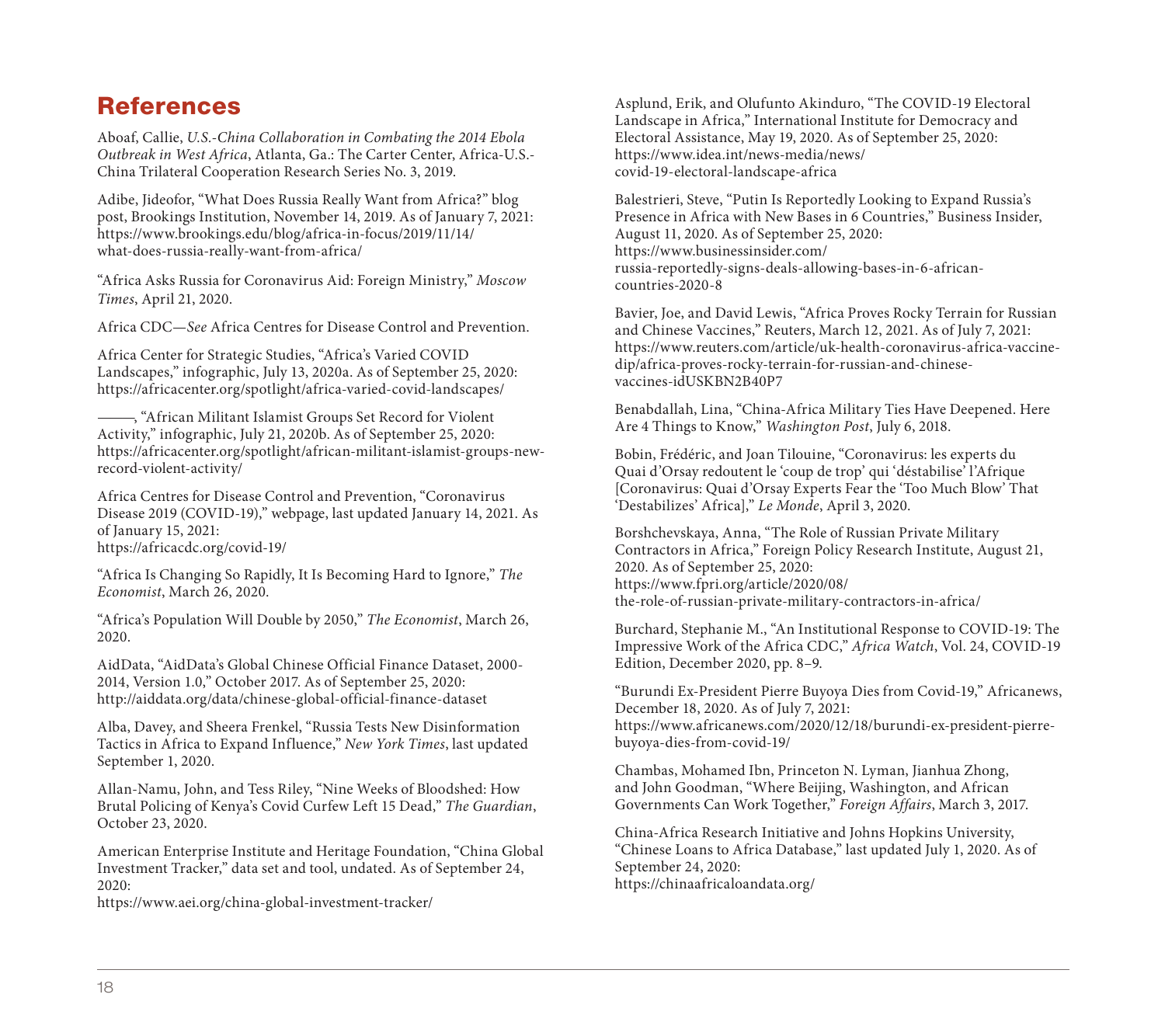["China: Covid-19 Discrimination Against Africans," Human](https://www.franceculture.fr/emissions/cultures-monde/afrique-continent-sous-influence-23-de-bangui-a-tripoli-le-retour-de-la-russie) Rights Watch, May 5, 2020. As of September 25, 2020: https://www.hrw.org/news/2020/05/05/ china-covid-19-discrimination-against-africans

China Says Providing Vaccines to Almost 40 African Nations," AP News, May 20, 2021. As of July 7, 2021: https://apnews.com/article/united-nations-africa-china-businesscoronavirus-pandemic-ad395006fe0c4daf0e13c3be02f07cc7

Collier, Paul, "Pandemic Threatens African Economic Success," *Financial Times*, August 9, 2020.

Cook, Sarah, *[Beijing's Global Megaphone: The Exp](https://www.csis.org/analysis/south-africas-bold-response-covid-19-pandemic)ansion of Chinese Communist Party Media Influence Since 2017*, Washington, D.C.: Freedom House, 2020.

["COVID-19 Further Complicates Holding Free and Fair Elect](https://www.brookings.edu/blog/brookings-now/2014/05/20/8-facts-about-chinas-investments-in-africa/)ions in Africa," *PSC Report*, July 16, 2020.

Delorme, Florian, "Épisode 2: De Bangui à Tripoli: le retour de la Russie [Episode 2: From Bangui to Tripoli : The Return of Russia]," podcast episode, *Cultures Monde [World Cultures]*, France Culture, January 8, 2020. As of September 25, 2020:

https://www.franceculture.fr/emissions/cultures-monde/ afrique-continent-sous-influence-23-de-bangui-a-tripoli-leretour-de-la-russie

Devermont, Judd, "Implications of China's Presence and Investment in Africa," statement presented before the U.S. Senate Armed Services Committee Subcommittee on Emerging Threats and Capabilities, December 12, 2018.

Devermont, Judd, and Topaz Mukulu, "South Africa's Bold Response to the Covid-19 Pandemic," Center for Strategic and International Studies, May 12, 2020. As of September 25, 2020: https://www.csis.org/analysis/

south-africas-bold-response-covid-19-pandemic

Dews, Fred, "8 Facts About China's Investments in Africa," blog post, Brookings Institution, May 20, 2014. As of September 30, 2020: https://www.brookings.edu/blog/brookings-now/2014/05/20/ 8-facts-about-chinas-investments-in-africa/

Dollar, David, *Understanding China's Belt and Road Infrastructure Projects in Africa*, Washington, D.C.: Brookings Institution, September 2019.

Flan, Wohi Innocent, Joseph Koné, and Kaphalo Ségorbah Silwé, *La Côte d'Ivoire est-elle surendettée auprès de la Chine? Les avis des citoyens sont divisés [Is Côte d'Ivoire Over-Indebted to China? Opinions of Citizens Are Divided]*, Accra, Ghana: Afrobarometer, Dispatch No. 369, June 22, 2020.

FOCAC—*See* Forum on China-Africa Cooperation.

Foreign Policy Analytics, "The COVID-19 Global Response Index," web tool, last updated March 29, 2021. As of June 23, 2021: https://globalresponseindex.foreignpolicy.com/

Forum on China-Africa Cooperation, homepage, undated. As of January 7, 2021: http://www.focac.org/eng/

[———, "Xi Jinping Chairs the Extraordinary China-Africa Summit](https://www.imf.org/en/Publications/REO/SSA/Issues/2021/04/15/regional-economic-outlook-for-sub-saharan-africa-april-2021)  on Solidarity Against COVID-19 and Gives a Keynote Speech," press release, June 22, 2020. As of September 25, 2020: http://www.focac.org/eng/ttxxsy/t1790867.htm

Gavin, Michelle D., *Major Power Rivalry in Africa*, New York: Council [on Foreign Relations, Discussion Paper Series on M](https://apnews.com/article/international-news-sudan-moscow-africa-russia-0e1932a384bba427e13e590a4ac7a1f8)anaging Global Disorder No. 5, May 2021.

Grossman, Shelby, "Russia Wants More Influence in Africa. It's Using Disinformation to Get There," *Washington Post*, December 3, 2019.

Gygli, Savina, Florian Haelg, Niklas Potrafke, and Jan-Egbert Sturm, "The KOF Globalisation Index—Revisited," *Review of International Organizations*, Vol. 14, No. 3, 2019, pp. 543–574.

Hendrix, Cullen S., "Arms and Influence? Chinese Arms Transfers to Africa in Context," Peterson Institute for International Economics, July 15, 2020.

IMF—*See* International Monetary Fund.

International Monetary Fund, *Regional Economic Outlook: Sub-Saharan Africa: Navigating a Long Pandemic*, Washington, D.C., April 2021. As of July 8, 2021:

https://www.imf.org/en/Publications/REO/SSA/Issues/2021/04/15/ regional-economic-outlook-for-sub-saharan-africa-april-2021

Isachenkov, Vladimir, "Russia to Establish Navy Base in Sudan for at Least 25 Years," AP News, December 8, 2020. As of January 7, 2020: https://apnews.com/article/ international-news-sudan-moscow-africa-russia-0e1932a384bba427e13e590a4ac7a1f8

Jack, Andrew, "China Surpasses Western Government African University Scholarships," *Financial Times*, June 23, 2020.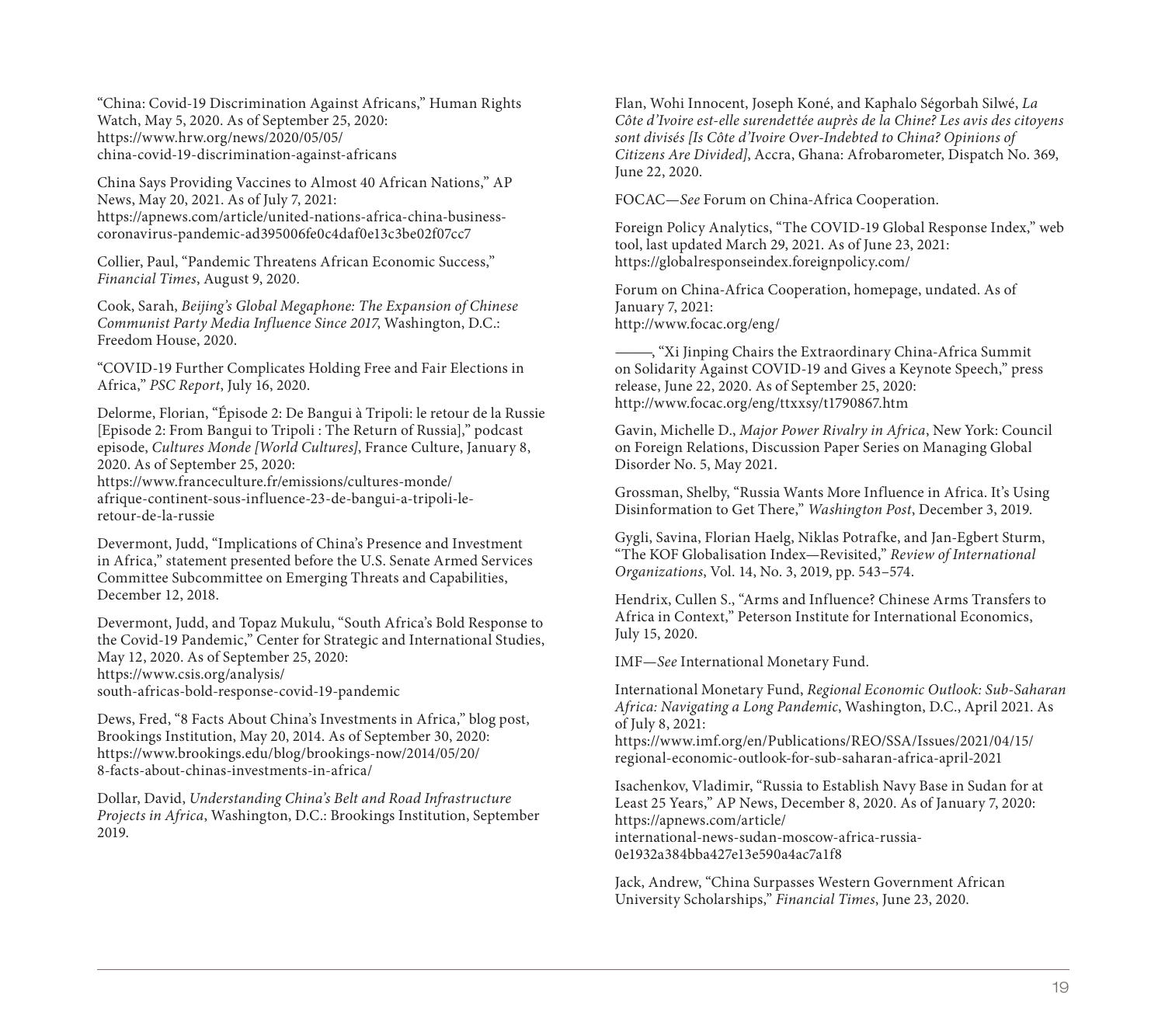"John Magufuli: Tanzania's President Dies Aged 61 After Covid Rumours," BBC News, March 18, 2021. As of July 7, 2021: https://www.bbc.com/news/world-africa-56437852

Johns Hopkins University, "COVID-19 Dashboard by the Center for Systems Science and Engineering (CSSE) at Johns Hopkins University [\(JHU\)," web tool, undated. As of January 15, 2021:](https://moderndiplomacy.eu/2020/05/13/in-the-era-of-covid-19-russias-strategic-politics-of-aid-takes-the-stage-in-africa/)  https://coronavirus.jhu.edu/map.html

Jones, Lee, and Shahar Hameiri, *Debunking the Myth of 'Debt-Trap Diplomacy': How Recipient Countries Shape China's Belt and Road Initiative*, London, United Kingdom: Chatham House, August 2020.

Jones, Sam, "Political Violence Skyrockets in the Sahel According to [Latest ACLED Data," press release, Armed Conflict Loca](https://www.crisisgroup.org/asia/north-east-asia/china/china-expands-its-peace-and-security-footprint-africa)tion and Event Data Project, March 28, 2019. As of September 25, 2020: https://acleddata.com/2019/03/28/

press-release-political-violence-skyrockets-in-the-sahel-according-tolatest-acled-data/

Josef Korbel School of International Studies, University of Denver, Formal Bilateral Influence Capacity (FBIC) Index, undated. As of July 7,  $2021$ 

https://korbel.du.edu/fbic

Karim, Salim S. Abdool, "The South African Response to the Pandemic," *New England Journal of Medicine*, Vol. 382, 2020, pp. 1–3.

Klomegah, Kester Kenn, "In the Era of COVID-19, Russia's Strategic Politics of Aid Takes the Stage in Africa," Modern Diplomacy, May 13, 2020. As of September 25, 2020:

https://moderndiplomacy.eu/2020/05/13/

in-the-era-of-covid-19-russias-strategic-politics-of-aid-takes-the-stagein-africa/

Kovrig, Michael, "China Expands Its Peace and Security Footprint in Africa," International Crisis Group, October 24, 2018. As of September 25, 2020:

https://www.crisisgroup.org/asia/north-east-asia/china/ china-expands-its-peace-and-security-footprint-africa

Lekorwe, Mogopodi, Anyway Chingwete, Mina Okuru, and Romaric Samson, *China's Growing Presence in Africa Wins Largely Positive Popular Reviews*, Accra, Ghana: Afrobarometer, Dispatch No. 122, October 24, 2016.

Limonier, Kevin, *The Dissemination of Russian-Sourced News in Africa*, Paris, France: Institut de Recherche Stratégique de l'Ecole Militaire, Research Paper No. 66 (Translation), January 29, 2019.

Makundi, Hezron, "I Asked Tanzanians About Studying in China: Here's What They Said," The Conversation, January 23, 2020. As of September 25, 2020:

[https://theconversation.com/](https://twitter.com/gyude_moore/status/1290986903710433281?s=20) 

i-asked-tanzanians-about-studying-in-china-heres-what-theysaid-129358

Marten, Kimberly, "The GRU, Yevgeny Prigozhin, and Russia's Wagner Group: Malign Russian Actors and Possible U.S. Responses," testimony presented before the U.S. House of Representatives Committee on [Foreign Affairs Subcommittee on Europe,](https://africa.cgtn.com/2020/06/18/chinas-aid-to-africa-in-fighting-covid-19/) Eurasia, Energy, and the Environment, July 7, 2020.

Maxmen, Amy, "Ebola Prepared These Countries for Coronavirus but Now Even They Are Floundering," *Nature*, July 21, 2020. As of September 25, 2020:

[https://www.nature.com/articles/d41586-020-021](https://africacenter.org/spotlight/china-promotes-its-party-army-model-in-africa/)73-z

McGowan, Amanda, "China's 'Vaccine Diplomacy' Fills Void in Developing World Left by US 'Vaccine Nationalism,'" The World, January 12, 2021. As of January 15, 2021: https://www.pri.org/stories/2021-01-12/china-s-vaccine-diplomacy-fillsvoid-developing-world-left-us-vaccine-nationalism

Moore, W. Gyude [@gyude\_moore], "Africa's Position in the New 'Cold [War' - Thread," Twitter thread, August 5, 2020a. As of Septembe](https://chinaafricaproject.com/analysis/the-growing-number-of-ways-chinese-propaganda-filters-into-mainstream-african-media/)r 25, 2020:

https://twitter.com/gyude\_moore/status/1290986903710433281?s=20

———, "A New Cold War Is Coming. Africa Should Not Pick Sides," *Mail & Guardian*, August 21, 2020b.

Mwangi, Nyawira, "China's Aid to Africa in Fighting COVID-10," CGTN Africa, June 18, 2020. As of September 25, 2020: https://africa.cgtn.com/2020/06/18/ chinas-aid-to-africa-in-fighting-covid-19/

Nantulya, Paul, "China Promotes Its Party-Army Model in Africa," Africa Center for Strategic Studies, July 28, 2020. As of September 25, 2020:

https://africacenter.org/spotlight/ china-promotes-its-party-army-model-in-africa/

Nordling, Linda, "The Pandemic Appears to Have Spared Africa So Far. Scientists Are Struggling to Explain Why," *Science*, August 11, 2020.

Olander, Eric, "The Growing Number of Ways Chinese Propaganda Filters into Mainstream African Media," The China-Africa Project, December 2, 2019. As of January 7, 2021: https://chinaafricaproject.com/analysis/ the-growing-number-of-ways-chinese-propaganda-filters-intomainstream-african-media/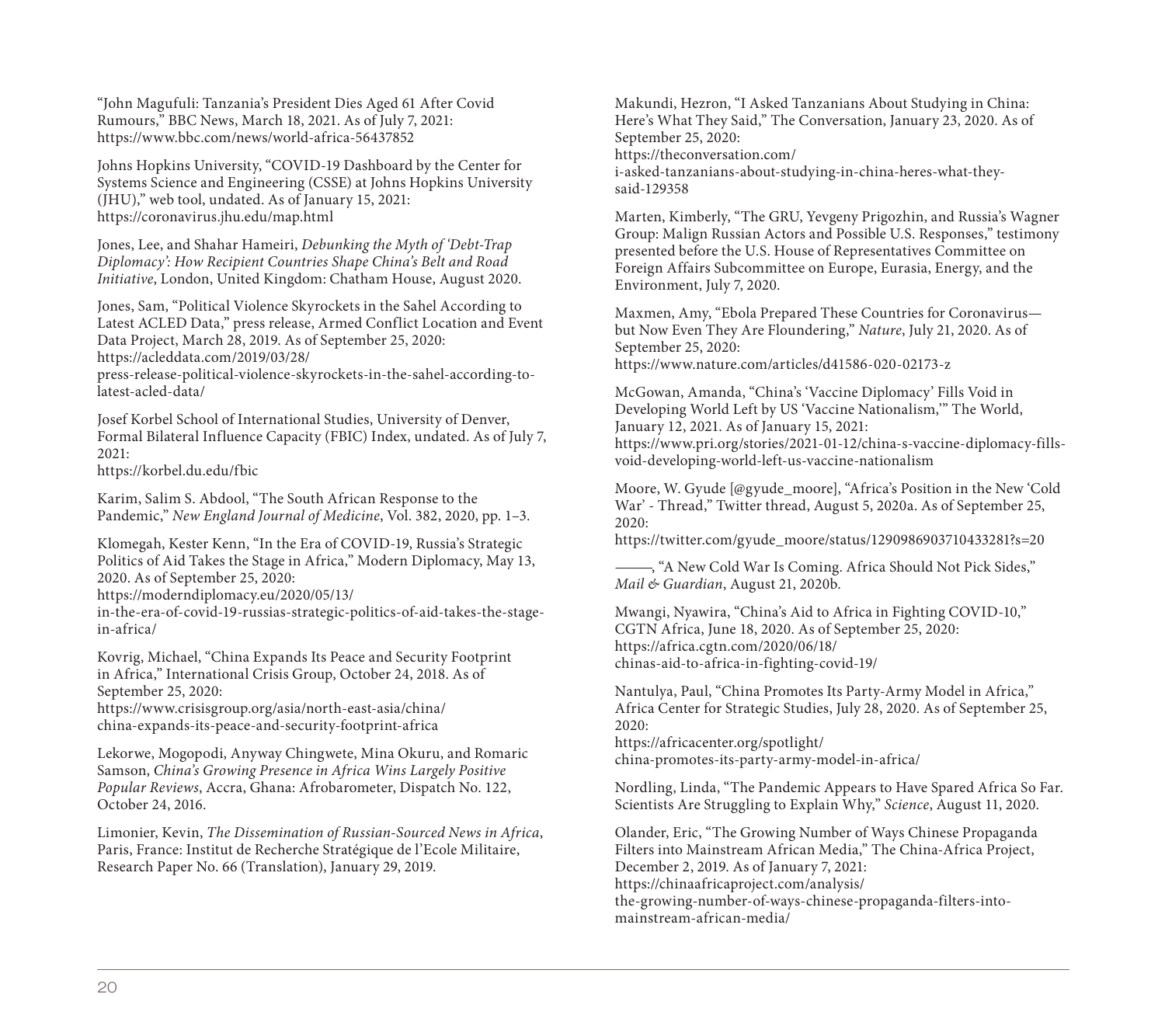-, "W. Gyude Moore: Africa's Position in the New 'Cold War,'" The China-Africa Project, August 7, 2020. As of September 25, 2020: https://chinaafricaproject.com/2020/08/07/ w-gyude-moore-africas-position-in-the-new-cold-war/

Olewe, Dickens, "Coronavirus in Africa: Whipping, Shooting and [Snooping," BBC News, April 8, 2020. As of January 7, 2021](https://www.aljazeera.com/programmes/talktojazeera/inthefield/2019/04/russia-africa-military-training-centre-car-190411152658162.html): https://www.bbc.com/news/world-africa-52214740

Paduano, Stephen, "As Africa Faces COVID-19, Chinese Debt Relief Is a Welcome Development," blog post, Council on Foreign Relations, June 30, 2020. As of September 25, 2020:

https://www.cfr.org/blog/africa-faces-covid-19-chinese-debt-reliefwelcome-development#:~:text=During%20the%20event%2C%20 which%20was,cancelling%20their%20interest%2Dfree%20loans

Pavlik, Melissa, *A Great and Sudden Change: The Global Political Violence Landscape Before and After the COVID-19 Pandemic*, Armed [Conflict Location and Event Data Project, August 4, 2020.](https://www.rand.org/pubs/research_reports/RR2273.html)

Ramdeen, Marisha, "Social and Political Protests, Exacerbated by the COVID-19 Pandemic, on the Increase in Africa," African Centre for the Constructive Resolution of Disputes, July 8, 2020. As of September 25, 2020:

https://www.accord.org.za/analysis/

social-and-political-protests-exacerbated-by-the-covid-19-pandemicon-the-increase-in-africa/

"Russia in Africa: Inside a Military Training Centre in CAR," Al Jazeera, April 14, 2019. As of September 25, 2020:

https://www.aljazeera.com/programmes/talktojazeera/ inthefield/2019/04/russia-africa-military-training-centrecar-190411152658162.html

Schwirtz, Michael, and Gaelle Borgia, "How Russia Meddles Abroad for Profit: Cash, Trolls and a Cult Leader," *New York Times*, November 11, 2019.

Scobell, Andrew, Bonny Lin, Howard J. Shatz, Michael Johnson, Larry Hanauer, Michael S. Chase, Astrid Stuth Cevallos, Ivan W. Rasmussen, Arthur Chan, Aaron Strong, Eric Warner, and Logan Ma, *At the Dawn of Belt and Road: China in the Developing World*, Santa Monica, Calif.: RAND Corporation, RR-2273-A, 2018. As of January 7, 2021: https://www.rand.org/pubs/research\_reports/RR2273.html

Selormey, Edem, "Africans' Perceptions About China: A Sneak Peek from 18 Countries," PowerPoint presentation, Afrobarometer, September 3, 2020.

Shesgreen, Deirdre, "Senegal's Quiet COVID Success: Test Results in 24 Hours, Temperature Checks at Every Store, No Fights over Masks," *USA Today*, September 6, 2020.

[Shiferaw, Lidet Tadesse, "Testing the Relationship: China's 'Cor](https://www.ecfr.eu/article/commentary_covid_19_a_test_for_russias_african_ambitions)ona Diplomacy' in Africa," blog post, ECDPM, May 11, 2020. As of September 25, 2020: https://ecdpm.org/talking-points/ testing-relationship-china-corona-diplomacy-africa/

[Stockholm International Peace Research Ins](https://www.studyinternational.com/news/african-students-china-alienated/)titute, "SIPRI Arms Transfers Database," March 9, 2020. As of September 24, 2020: https://www.sipri.org/databases/armstransfers

Stronski, Paul, "Implausible Deniability: Russia's Private Military Companies," Carnegie Endowment for International Peace, June 2, 2020. As of September 25, 2020: https://carnegieendowment.org/2020/06/02/ implausible-deniability-russia-s-private-military-companies-pub-81954

["Sudan Reportedly Suspends Planned Russian Naval Base," Afri](https://www.brookings.edu/blog/africa-in-focus/2020/07/08/learning-from-the-best-evaluating-africas-covid-19-responses/)canews, last updated April 29, 2021. As of July 7, 2021: https://www.africanews.com/2021/04/29/sudan-reportedly-suspends[planned-russian-naval-base/](https://tass.com/world/1166941)

Tchoubar, Poline, "Covid-19: A Test for Russia's African Ambitions," *European Council on Foreign Relations*, April 29, 2020. As of [September 25, 2020:](https://peacekeeping.un.org/en/troop-and-police-contributors)  https://www.ecfr.eu/article/ commentary\_covid\_19\_a\_test\_for\_russias\_african\_ambitions

"There Are More African Students than Ever in China. Why Are They Still Alienated?" Study International, January 20, 2020. As of September 25, 2020: https://www.studyinternational.com/news/ african-students-china-alienated/

Tiezzi, Shannon, "FOCAC Turns 20: Deborah Brautigam on China-Africa Relations," *The Diplomat*, December 2, 2020.

Travaly, Youssef, and Aretha Mare, "Learning from the Best: Evaluating Africa's COVID-19 Responses," blog post, Brookings Institution, July 8, 2020. As of October 23, 2020:

https://www.brookings.edu/blog/africa-in-focus/2020/07/08/ learning-from-the-best-evaluating-africas-covid-19-responses/

"Twenty-Nine African States Have Sought Russia's Help in Fight Against Pandemic," TASS, June 11, 2020. As of September 30, 2020: https://tass.com/world/1166941

United Nations Peacekeeping, "Troop and Police Contributors," web tool, August 31, 2020. As of October 21, 2020: https://peacekeeping.un.org/en/troop-and-police-contributors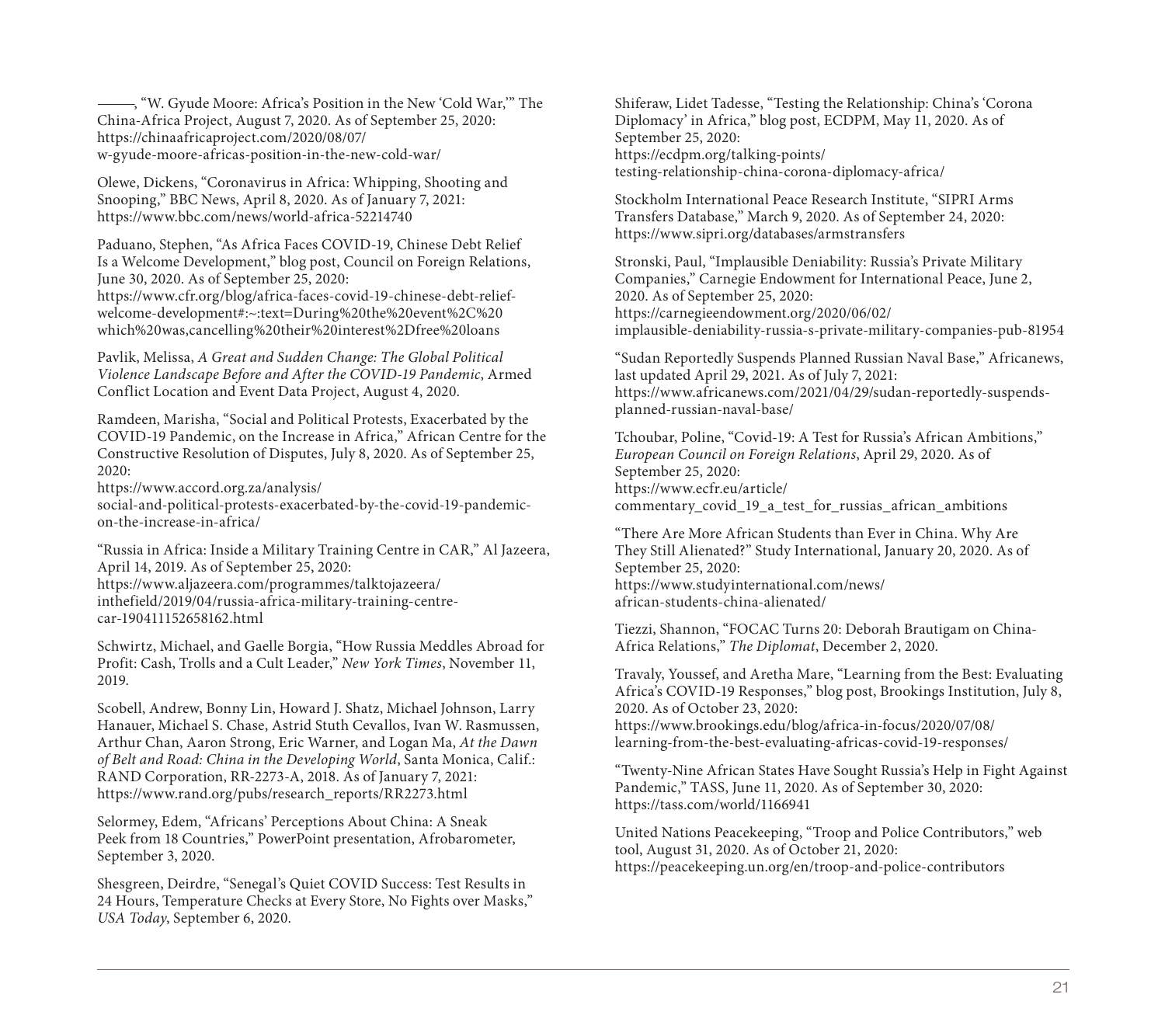[Usman, Zainab, "Vaccine Geopolitics Could Derail Africa's Post-](https://wits.worldbank.org/CountryProfile/en/Country/SSF/Year/2018/TradeFlow/EXPIMP)Pandemic Recovery," Carnegie Endowment for International Peace, February 24, 2021. As of July 7, 2021: https://carnegieendowment.org/2021/02/24/vaccine-geopolitics-couldderail-africa-s-post-pandemic-recovery-pub-83928

Walsh, Declan, "Russian Mercenaries Are Driving War Crimes in Africa, U.N. Says," *New York Times*, June 27, 2021.

Watkins, Kevin, "Africa Faces a Catastrophe to Dwarf All Others," *Financial Times*, March 20, 2020.

Wee, Sui-Lee, "From Asia to Africa, China Promotes Its Vaccines to Win Friends," *New York Times*, September 11, 2020.

Wezeman, Pieter D., Aude Fleurant, Alexandra Kuimova, Diego Lopes Da Silva, Nan Tian, and Siemon T. Wezeman, "Trends in International Arms Transfers, 2019," Solna, Sweden: Stockholm International Peace Research Institute, SIPRI Fact Sheet, March 2020.

World Integrated Trade Solution, "Sub-Saharan Africa Trade Balance, Exports and Imports by Country and Region 2018," data set, undated a. As of September 29, 2020:

https://wits.worldbank.org/CountryProfile/en/Country/SSF/Year/2018/ TradeFlow/EXPIMP

———, "Sub-Saharan Africa Trade: Trade Summary for Sub-Saharan Africa 2018," data set, undated b. As of December 7, 2020: https://wits.worldbank.org/countrysnapshot/en/SSF

Yaqinuddin, Ahmed, "Cross-Immunity Between Respiratory Coronaviruses May Limit COVID-19 Fatalities," *Medical Hypotheses*, Vol. 144, November 2020.

Zelalem, Zecharias, "Ethiopia's Decision to Delay Its Election for Covid Will Have Consequences for Its Democratic Goals," Quartz Africa, June 18, 2020. As of January 7, 2021: https://qz.com/africa/1870457/ ethiopias-abiy-election-delay-infuriates-opposition-on-democracy/

Zhang, Jiaqi, Justice Nonvignon, and Wenhui Mao, "How Well Is Ghana—with One of the Best Testing Capacities in Africa—Responding to COVID-19?" blog post, Brookings Institution, July 28, 2020. As of September 25, 2020:

https://www.brookings.edu/blog/future-development/2020/07/28/ how-well-is-ghana-with-one-of-the-best-testing-capacities-in-africaresponding-to-covid-19/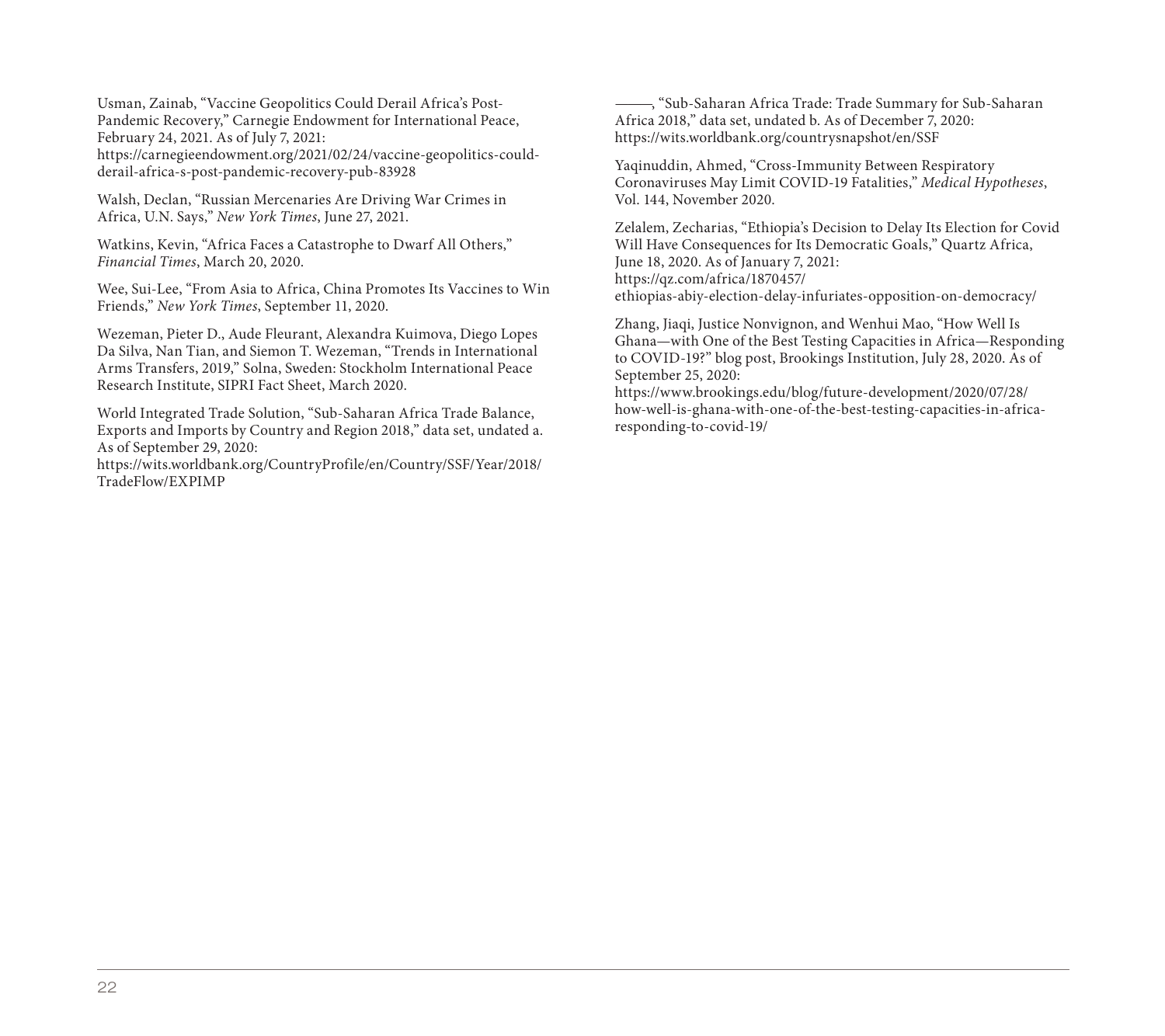## About the Authors

**Michael Shurkin** is a former senior political scientist at the RAND Corporation. He works on West African security and U.S. and European strategy, doctrine, force structure and management, security assistance, and defense institution building. Shurkin has particular expertise in Africa's Sahel region and French military operations, and he holds a Ph.D. in modern European history.

**Alexander Noyes** is a political scientist at the RAND Corporation. He focuses on peace and security issues, including security cooperation and assistance, institutional capacity building, democracy and governance, strategic competition, and globalization, mostly in sub-Saharan Africa and the Balkans. He holds a doctorate in political science.

**Mary Kate Adgie** is a former research assistant at the RAND Corporation. She focused on national security research, particularly U.S. security cooperation. Her recent work has included outlining a program to secure the defense industrial base against cyberattacks and reviewing military-community partnerships. She holds a bachelor's degree in international relations and economics.